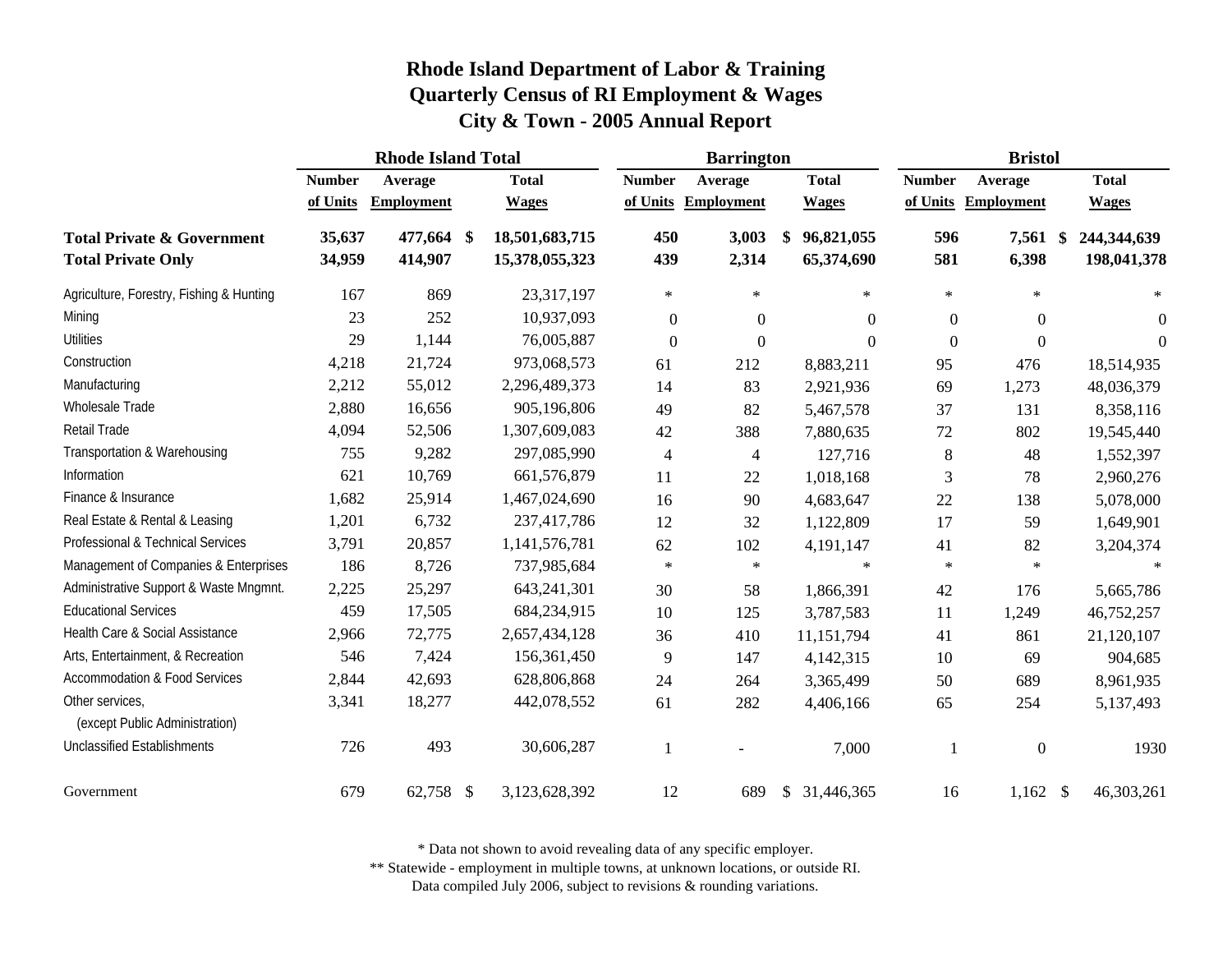|                                                                    |               | <b>Burrillville</b> |                          |                  | <b>Central Falls</b> |                                            | <b>Charlestown</b> |                     |                          |  |
|--------------------------------------------------------------------|---------------|---------------------|--------------------------|------------------|----------------------|--------------------------------------------|--------------------|---------------------|--------------------------|--|
|                                                                    | <b>Number</b> | Average             | <b>Total</b>             | <b>Number</b>    | Average              | <b>Total</b>                               | <b>Number</b>      | Average             | <b>Total</b>             |  |
|                                                                    |               | of Units Employment | <b>Wages</b>             |                  | of Units Employment  | <b>Wages</b>                               | of Units           | <b>Employment</b>   | <b>Wages</b>             |  |
| <b>Total Private &amp; Government</b><br><b>Total Private Only</b> | 310<br>296    | 2,870 \$<br>2,242   | 88,398,778<br>63,580,616 | 265<br>254       | 3,251<br>2,413       | 104,969,807<br>$\mathbf{\$}$<br>67,989,618 | 247<br>235         | $1,571$ \$<br>1,398 | 50,367,997<br>43,287,226 |  |
| Agriculture, Forestry, Fishing & Hunting                           | $\ast$        | $\ast$              | $\ast$                   | $\boldsymbol{0}$ | $\boldsymbol{0}$     | $\Omega$                                   | $\ast$             | $\ast$              |                          |  |
| Mining                                                             | $\Omega$      | $\overline{0}$      | $\theta$                 | $\boldsymbol{0}$ | $\Omega$             | $\Omega$                                   | $\ast$             | $\ast$              |                          |  |
| <b>Utilities</b>                                                   | $\ast$        | $\star$             | $\ast$                   | $\mathbf{0}$     | $\mathbf{0}$         | $\Omega$                                   | $\boldsymbol{0}$   | $\overline{0}$      | $\theta$                 |  |
| Construction                                                       | 74            | 220                 | 8,275,548                | 32               | 149                  | 5,163,809                                  | 57                 | 176                 | 6,572,526                |  |
| Manufacturing                                                      | 15            | 409                 | 16,933,967               | 38               | 759                  | 26,347,902                                 | 6                  | 309                 | 11,744,135               |  |
| Wholesale Trade                                                    | 24            | 54                  | 2,533,755                | 11               | 170                  | 5,486,958                                  | 10                 | 33                  | 2,310,671                |  |
| Retail Trade                                                       | 17            | 160                 | 2,808,946                | 35               | 211                  | 4,995,041                                  | 26                 | 172                 | 4,436,915                |  |
| Transportation & Warehousing                                       | 5             | 15                  | 558,195                  | $\tau$           | 84                   | 1,175,089                                  | 7                  | 120                 | 2,244,581                |  |
| Information                                                        |               | 21                  | 546,898                  | $\boldsymbol{0}$ | $\boldsymbol{0}$     | $\theta$                                   | $\overline{4}$     | 15                  | 237,798                  |  |
| Finance & Insurance                                                | 6             | 23                  | 856,670                  | 14               | 124                  | 4,154,614                                  | $\overline{4}$     | 28                  | 1,378,480                |  |
| Real Estate & Rental & Leasing                                     | 9             | 18                  | 463,805                  | 9                | 54                   | 1,248,914                                  | 14                 | 22                  | 1,295,760                |  |
| Professional & Technical Services                                  | 21            | 53                  | 2,773,263                | 9                | 17                   | 542,941                                    | 25                 | 45                  | 1,817,176                |  |
| Management of Companies & Enterprises                              | $\ast$        | $\ast$              | $\ast$                   | $\boldsymbol{0}$ | $\boldsymbol{0}$     | $\mathbf{0}$                               | $\boldsymbol{0}$   | $\boldsymbol{0}$    | $\boldsymbol{0}$         |  |
| Administrative Support & Waste Mngmnt.                             | 16            | 78                  | 2,252,411                | 14               | 266                  | 7,011,893                                  | $22\,$             | 67                  | 1,935,735                |  |
| <b>Educational Services</b>                                        | 4             | 29                  | 495,538                  | $\ast$           | $\ast$               | $\ast$                                     | $\boldsymbol{0}$   | $\boldsymbol{0}$    | $\theta$                 |  |
| Health Care & Social Assistance                                    | 19            | 494                 | 11,868,943               | 20               | 220                  | 5,451,888                                  | 17                 | 172                 | 5,467,804                |  |
| Arts, Entertainment, & Recreation                                  | 8             | 57                  | 715,860                  | $\ast$           | $\ast$               | $\ast$                                     | 5                  | $\tau$              | 80,242                   |  |
| <b>Accommodation &amp; Food Services</b>                           | 30            | 429                 | 5,422,477                | 37               | 216                  | 2,743,222                                  | 21                 | 195                 | 2,945,827                |  |
| Other services,<br>(except Public Administration)                  | 40            | 124                 | 2,629,024                | 31               | 125                  | 2,908,183                                  | 17                 | 32                  | 638,487                  |  |
| <b>Unclassified Establishments</b>                                 |               |                     | 18,300                   | 1                |                      | 3,250                                      | 1                  | $\boldsymbol{0}$    | 2,500                    |  |
| Government                                                         | 15            | 627                 | 24,818,162<br>S.         | 12               | 838                  | 36,980,189<br>$\mathcal{S}$                | 13                 | 173                 | 7,080,771<br>\$          |  |

\* Data not shown to avoid revealing data of any specific employer.

\*\* Statewide - employment in multiple towns, at unknown locations, or outside RI.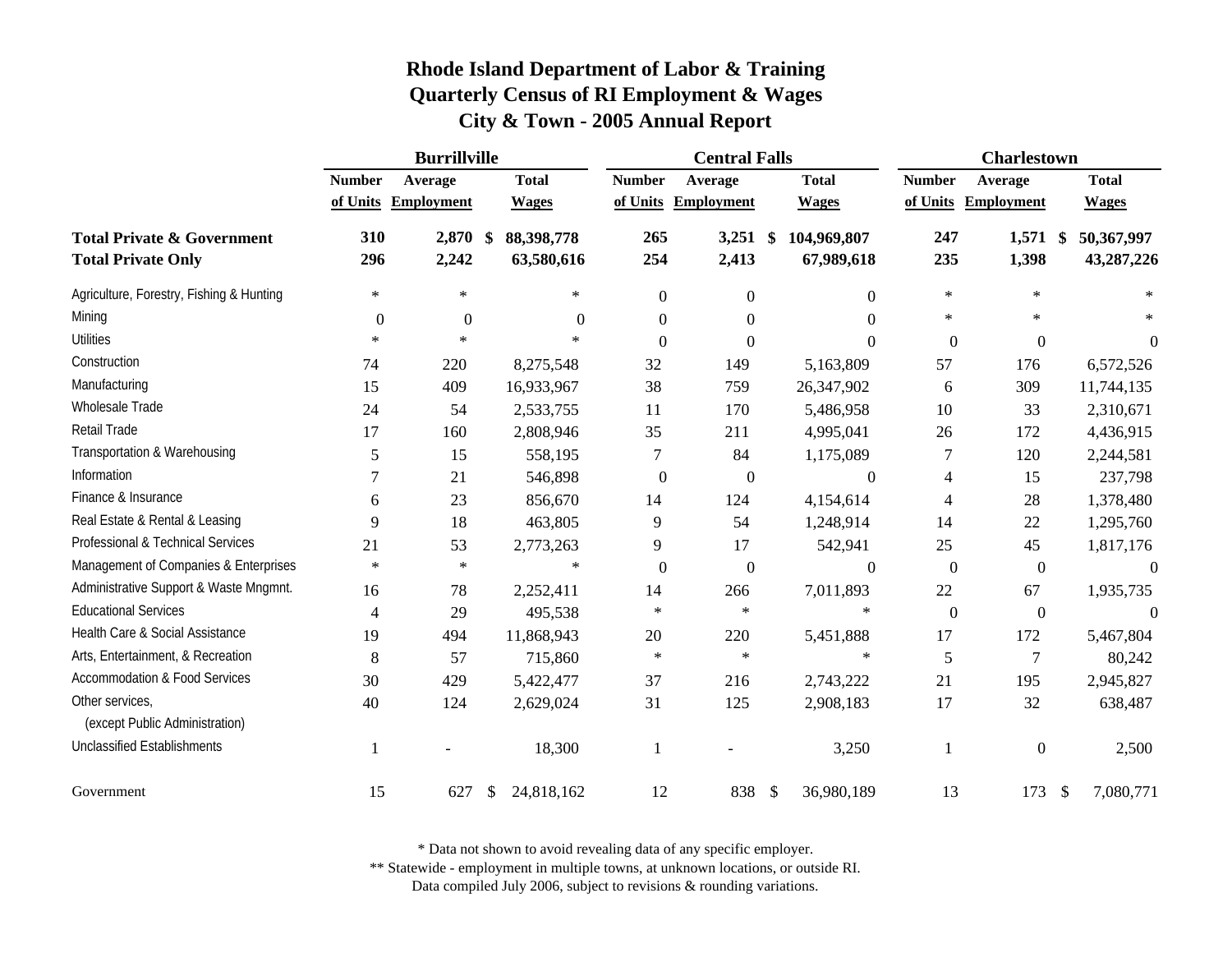|                                                                    |                  | Coventry          |                                    |                  | <b>Cranston</b>   |                                       | <b>Cumberland</b> |                     |                            |  |
|--------------------------------------------------------------------|------------------|-------------------|------------------------------------|------------------|-------------------|---------------------------------------|-------------------|---------------------|----------------------------|--|
|                                                                    | <b>Number</b>    | Average           | <b>Total</b>                       | <b>Number</b>    | Average           | <b>Total</b>                          | <b>Number</b>     | Average             | <b>Total</b>               |  |
|                                                                    | of Units         | <b>Employment</b> | <b>Wages</b>                       | of Units         | <b>Employment</b> | <b>Wages</b>                          |                   | of Units Employment | <b>Wages</b>               |  |
| <b>Total Private &amp; Government</b><br><b>Total Private Only</b> | 744<br>724       | 7,794<br>6,371    | 239,545,498<br>- \$<br>183,525,306 | 2,549<br>2,529   | 36,723<br>29,807  | -\$<br>1,384,159,886<br>1,024,513,404 | 851<br>834        | 9,476 \$<br>8,037   | 319,451,625<br>271,300,103 |  |
| Agriculture, Forestry, Fishing & Hunting                           | $\ast$           | $\ast$            | $\ast$                             | $\overline{7}$   | 21                | 546,695                               | $\ast$            | $\ast$              | $\star$                    |  |
| Mining                                                             | $\boldsymbol{0}$ | $\boldsymbol{0}$  | $\Omega$                           | $\ast$           | $\ast$            | sk.                                   | $\star$           | $\star$             | $\star$                    |  |
| <b>Utilities</b>                                                   | $\boldsymbol{0}$ | $\boldsymbol{0}$  | $\Omega$                           | $\boldsymbol{0}$ | $\boldsymbol{0}$  | $\boldsymbol{0}$                      | $\ast$            | $\ast$              | $\ast$                     |  |
| Construction                                                       | 169              | 708               | 25,732,525                         | 301              | 1,681             | 73,940,991                            | 141               | 1,046               | 49,849,875                 |  |
| Manufacturing                                                      | 47               | 808               | 41,621,936                         | 209              | 4,807             | 201,110,333                           | 45                | 1,689               | 58,525,047                 |  |
| Wholesale Trade                                                    | 51               | 239               | 9,524,140                          | 195              | 1,738             | 88,312,056                            | 85                | 433                 | 25,136,684                 |  |
| Retail Trade                                                       | 89               | 1,436             | 34,430,036                         | 310              | 4,454             | 111,834,154                           | 83                | 1,009               | 21,418,996                 |  |
| Transportation & Warehousing                                       | 21               | 199               | 6,626,056                          | 59               | 663               | 25,879,771                            | 21                | 421                 | 15,920,923                 |  |
| Information                                                        | $\overline{4}$   | 18                | 575,269                            | 29               | 1,535             | 84,882,800                            | 17                | 73                  | 2,402,520                  |  |
| Finance & Insurance                                                | 23               | 126               | 4,228,271                          | 154              | 1,489             | 79,486,841                            | 36                | 245                 | 12,369,099                 |  |
| Real Estate & Rental & Leasing                                     | 22               | 82                | 2,247,172                          | 92               | 564               | 20,532,393                            | 37                | 123                 | 4,054,729                  |  |
| Professional & Technical Services                                  | 62               | 179               | 6,180,217                          | 253              | 1,373             | 66,758,381                            | 78                | 253                 | 10,853,318                 |  |
| Management of Companies & Enterprises                              | $\overline{4}$   | 60                | 2,268,628                          | 16               | 311               | 16,721,001                            | $\ast$            | $\star$             | $\star$                    |  |
| Administrative Support & Waste Mngmnt.                             | 49               | 187               | 5,073,811                          | 175              | 2,585             | 57,405,186                            | 50                | 180                 | 5,410,079                  |  |
| <b>Educational Services</b>                                        | $\,8\,$          | 98                | 2,019,194                          | 35               | 451               | 10,217,821                            | 9                 | 97                  | 1,734,868                  |  |
| Health Care & Social Assistance                                    | 37               | 866               | 23,580,279                         | 255              | 3,546             | 106,780,509                           | 70                | 1,085               | 32,430,027                 |  |
| Arts, Entertainment, & Recreation                                  | $\,8\,$          | 52                | 508,160                            | 24               | 286               | 4,965,808                             | 13                | 76                  | 1,322,736                  |  |
| <b>Accommodation &amp; Food Services</b>                           | 64               | 1,013             | 11,550,039                         | 170              | 2,756             | 37,471,476                            | 57                | 617                 | 6,754,154                  |  |
| Other services,<br>(except Public Administration)                  | 68               | 289               | 7,184,643                          | 245              | 1,542             | 37,567,495                            | 93                | 494                 | 12,847,903                 |  |
| <b>Unclassified Establishments</b>                                 | $\ast$           | $\ast$            | $\ast$                             | $\ast$           | $\ast$            | $\ast$                                | $\overline{2}$    | $\overline{2}$      | 56,653                     |  |
| Government                                                         | 21               | 1,422             | $\mathcal{S}$<br>56,020,192        | 21               | 6,917             | $\mathcal{S}$<br>359,646,482          | 18                | 1,439 \$            | 48,151,522                 |  |

\* Data not shown to avoid revealing data of any specific employer.

\*\* Statewide - employment in multiple towns, at unknown locations, or outside RI.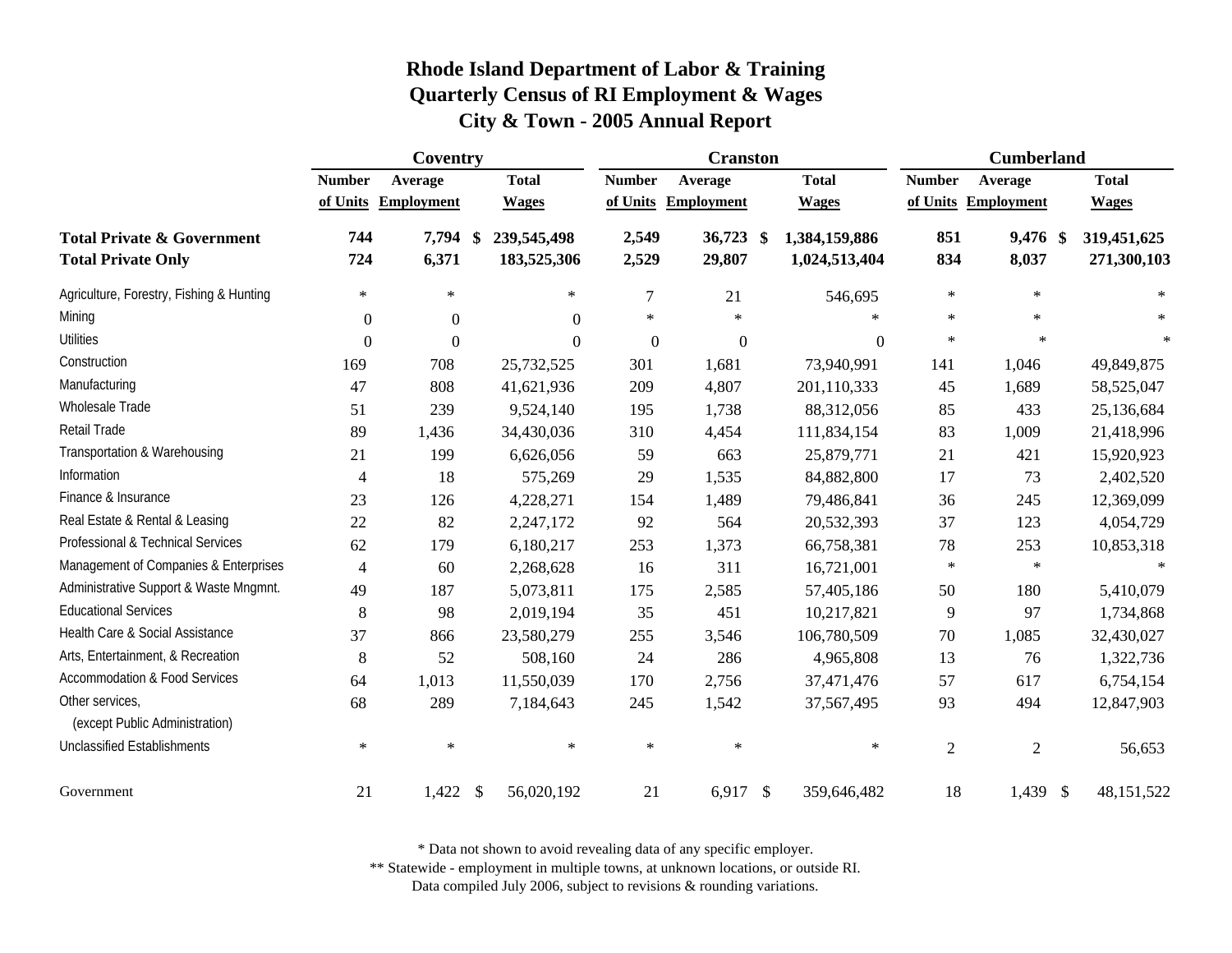|                                                                    | <b>East Greenwich</b> |                   |               |                            |                | <b>East Providence</b> |    | <b>Exeter</b>                |                  |                     |  |                          |
|--------------------------------------------------------------------|-----------------------|-------------------|---------------|----------------------------|----------------|------------------------|----|------------------------------|------------------|---------------------|--|--------------------------|
|                                                                    | <b>Number</b>         | Average           |               | <b>Total</b>               | <b>Number</b>  | Average                |    | <b>Total</b>                 | <b>Number</b>    | Average             |  | <b>Total</b>             |
|                                                                    | of Units              | <b>Employment</b> |               | <b>Wages</b>               |                | of Units Employment    |    | <b>Wages</b>                 | of Units         | <b>Employment</b>   |  | <b>Wages</b>             |
| <b>Total Private &amp; Government</b><br><b>Total Private Only</b> | 730<br>716            | 7,385 \$<br>6,653 |               | 279,663,938<br>250,558,707 | 1,535<br>1,515 | 22,524<br>20,613       | -S | 865, 665, 717<br>770,227,297 | 179<br>174       | $1,201$ \$<br>1,097 |  | 33,726,139<br>29,749,645 |
| Agriculture, Forestry, Fishing & Hunting                           | $\ast$                | $\ast$            |               | $\ast$                     | $\overline{0}$ | $\boldsymbol{0}$       |    | $\mathbf{0}$                 | 8                | 126                 |  | 2,156,265                |
| Mining                                                             | $\boldsymbol{0}$      | $\boldsymbol{0}$  |               | $\overline{0}$             |                |                        |    |                              | $\boldsymbol{0}$ | $\overline{0}$      |  | $\theta$                 |
| <b>Utilities</b>                                                   | $\boldsymbol{0}$      | $\boldsymbol{0}$  |               | $\boldsymbol{0}$           | $\overline{0}$ | $\overline{0}$         |    | $\mathbf{0}$                 | $\boldsymbol{0}$ | $\overline{0}$      |  | $\theta$                 |
| Construction                                                       | 52                    | 280               |               | 13, 161, 743               | 221            | 1,246                  |    | 70,665,498                   | 31               | 95                  |  | 3,545,698                |
| Manufacturing                                                      | 26                    | 1,072             |               | 53,053,932                 | 124            | 3,251                  |    | 130,437,056                  | 11               | 132                 |  | 5,791,266                |
| Wholesale Trade                                                    | 87                    | 421               |               | 31,977,723                 | 130            | 1,577                  |    | 76,799,563                   | 12               | 70                  |  | 2,429,006                |
| Retail Trade                                                       | 75                    | 778               |               | 23,518,471                 | 145            | 2,052                  |    | 56,369,978                   | 18               | 88                  |  | 1,900,613                |
| Transportation & Warehousing                                       | 10                    | 103               |               | 3,734,953                  | 27             | 103                    |    | 3,419,691                    | $\tau$           | 60                  |  | 1,381,441                |
| Information                                                        | 20                    | 35                |               | 3,653,288                  | 25             | 530                    |    | 30,185,311                   | $\ast$           | $\ast$              |  |                          |
| Finance & Insurance                                                | 52                    | 510               |               | 28,541,965                 | 109            | 2,698                  |    | 123,732,365                  | $\ast$           | $\ast$              |  | $\star$                  |
| Real Estate & Rental & Leasing                                     | 33                    | 106               |               | 3,147,625                  | 54             | 258                    |    | 8,833,139                    | 7                | $\,8\,$             |  | 619,840                  |
| Professional & Technical Services                                  | 97                    | 414               |               | 23,005,783                 | 162            | 1,234                  |    | 57, 525, 825                 | 16               | 54                  |  | 2,201,424                |
| Management of Companies & Enterprises                              | 3                     | 27                |               | 1,080,180                  | 6              | 81                     |    | 2,446,067                    | $\boldsymbol{0}$ | $\boldsymbol{0}$    |  | $\overline{0}$           |
| Administrative Support & Waste Mngmnt.                             | 35                    | 111               |               | 3,729,926                  | 97             | 814                    |    | 20,327,741                   | 22               | 58                  |  | 1,725,513                |
| <b>Educational Services</b>                                        | 18                    | 200               |               | 5,033,246                  | 18             | 606                    |    | 19,473,400                   | 4                | 12                  |  | 464,810                  |
| Health Care & Social Assistance                                    | 81                    | 1,165             |               | 34,496,556                 | 138            | 3,556                  |    | 124,348,971                  | 10               | 170                 |  | 4,479,921                |
| Arts, Entertainment, & Recreation                                  | 15                    | 107               |               | 2,273,334                  | 23             | 465                    |    | 7,499,312                    | 4                | 71                  |  | 929,373                  |
| <b>Accommodation &amp; Food Services</b>                           | 54                    | 1,058             |               | 14,712,897                 | 104            | 1,452                  |    | 18,488,903                   | 11               | 118                 |  | 1,545,021                |
| Other services,<br>(except Public Administration)                  | 63                    | 261               |               | 5,241,108                  | 137            | 687                    |    | 19,654,000                   | 15               | 34                  |  | 483,208                  |
| Unclassified Establishments                                        | $\ast$                | $\ast$            |               | $\ast$                     | $\overline{2}$ | $\mathbf{1}$           |    | 20,477                       | $\boldsymbol{0}$ | $\boldsymbol{0}$    |  | $\Omega$                 |
| Government                                                         | 15                    | 732               | $\mathcal{S}$ | 29, 105, 231               | 20             | $1,911$ \$             |    | 95,438,420                   | 6                | 104S                |  | 3,976,494                |

\* Data not shown to avoid revealing data of any specific employer.

\*\* Statewide - employment in multiple towns, at unknown locations, or outside RI.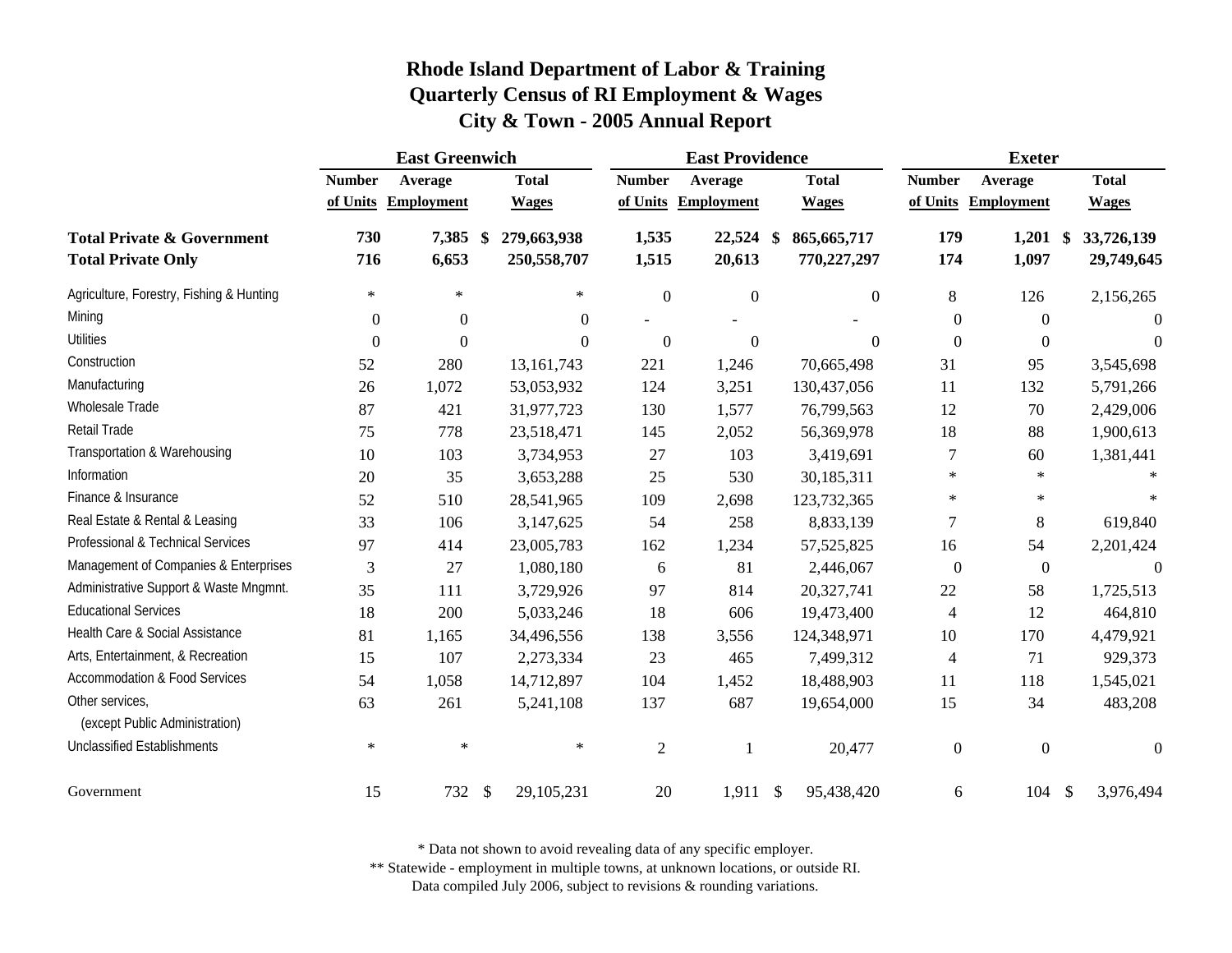|                                                                    |                  | <b>Foster</b>     |                               |               | Glocester            |                          | Hopkinton        |                     |                                        |  |
|--------------------------------------------------------------------|------------------|-------------------|-------------------------------|---------------|----------------------|--------------------------|------------------|---------------------|----------------------------------------|--|
|                                                                    | <b>Number</b>    | Average           | <b>Total</b>                  | <b>Number</b> | Average              | <b>Total</b>             | <b>Number</b>    | Average             | <b>Total</b>                           |  |
|                                                                    | of Units         | <b>Employment</b> | <b>Wages</b>                  |               | of Units Employment  | <b>Wages</b>             | of Units         | <b>Employment</b>   | <b>Wages</b>                           |  |
| <b>Total Private &amp; Government</b><br><b>Total Private Only</b> | 107<br>101       | 452<br>363        | \$<br>11,251,020<br>8,129,748 | 215<br>200    | $1,646$ \$<br>1,196  | 53,164,955<br>34,767,423 | 190<br>180       | $1,277$ \$<br>1,175 | 40,717,111<br>36,873,661               |  |
| Agriculture, Forestry, Fishing & Hunting                           | 6                | 25                | 405,997                       | 3             | 3                    | 29,765                   | 4                | 7                   | 104,903                                |  |
| Mining                                                             | $\Omega$         | $\theta$          | $\Omega$                      | *             | $\ast$               | $\ast$                   | $\ast$           | $\ast$              |                                        |  |
| <b>Utilities</b>                                                   | $\boldsymbol{0}$ | $\boldsymbol{0}$  | $\theta$                      | $\ast$        | $\ast$               | $\ast$                   | $\boldsymbol{0}$ | $\boldsymbol{0}$    | $\theta$                               |  |
| Construction                                                       | 31               | 77                | 2,248,242                     | 57            | 139                  | 4,444,441                | 56               | 163                 | 6,306,464                              |  |
| Manufacturing                                                      | 5                | 14                | 293,704                       | 6             | 34                   | 1,095,822                | 17               | 379                 | 14,328,271                             |  |
| Wholesale Trade                                                    | 7                | 14                | 224,003                       | 9             | 12                   | 518,270                  | 7                | 16                  | 1,284,237                              |  |
| Retail Trade                                                       | 4                | 6                 | 93,535                        | 21            | 209                  | 3,750,169                | 19               | 112                 | 2,016,202                              |  |
| Transportation & Warehousing                                       | 6                | 30                | 419,166                       | 11            | 70                   | 2,275,480                | 4                | 23                  | 849,866                                |  |
| Information                                                        | 3                | 14                | 138,145                       | 5             | 21                   | 419,338                  | 4                | 14                  | 209,556                                |  |
| Finance & Insurance                                                | $\ast$           | $\ast$            | $\ast$                        | 7             | 32                   | 1,669,911                | 5                | 3                   | 144,728                                |  |
| Real Estate & Rental & Leasing                                     | $\ast$           | $\ast$            | $\ast$                        | $\ast$        | $\ast$               | $\ast$                   | 5                | 9                   | 151,160                                |  |
| Professional & Technical Services                                  | 12               | 16                | 739,688                       | 10            | 102                  | 6,358,298                | 8                | 22                  | 1,014,150                              |  |
| Management of Companies & Enterprises                              | $\boldsymbol{0}$ | $\boldsymbol{0}$  | $\boldsymbol{0}$              | $\ast$        | $\ast$               | $\ast$                   | $\boldsymbol{0}$ | $\boldsymbol{0}$    | $\overline{0}$                         |  |
| Administrative Support & Waste Mngmnt.                             | 9                | 12                | 284,506                       | 14            | 63                   | 2,153,795                | 10               | 19                  | 435,584                                |  |
| <b>Educational Services</b>                                        | $\ast$           | $\ast$            | $\ast$                        | $\ast$        | $\ast$               | ∗                        |                  |                     |                                        |  |
| Health Care & Social Assistance                                    | 5                | 54                | 1,525,175                     | 13            | 287                  | 8,435,399                | 15               | 176                 | 4,276,310                              |  |
| Arts, Entertainment, & Recreation                                  | $\ast$           | $\ast$            | $\ast$                        | 3             | 19                   | 565,923                  | 6                | 59                  | 787,742                                |  |
| <b>Accommodation &amp; Food Services</b>                           | 8                | 39                | 465,530                       | 17            | 153                  | 1,684,196                | 7                | 58                  | 736,876                                |  |
| Other services,<br>(except Public Administration)                  | 5                | 6                 | 240,425                       | 21            | 47                   | 976,390                  | 15               | 113                 | 4,145,868                              |  |
| <b>Unclassified Establishments</b>                                 |                  |                   |                               |               |                      |                          | $\ast$           | $\ast$              |                                        |  |
| Government                                                         | $\overline{7}$   | 89                | \$<br>3,121,272               | 16            | 450<br>$\mathcal{S}$ | 18,397,532               | 11               | 102                 | $\boldsymbol{\mathsf{S}}$<br>3,843,450 |  |

\* Data not shown to avoid revealing data of any specific employer.

\*\* Statewide - employment in multiple towns, at unknown locations, or outside RI.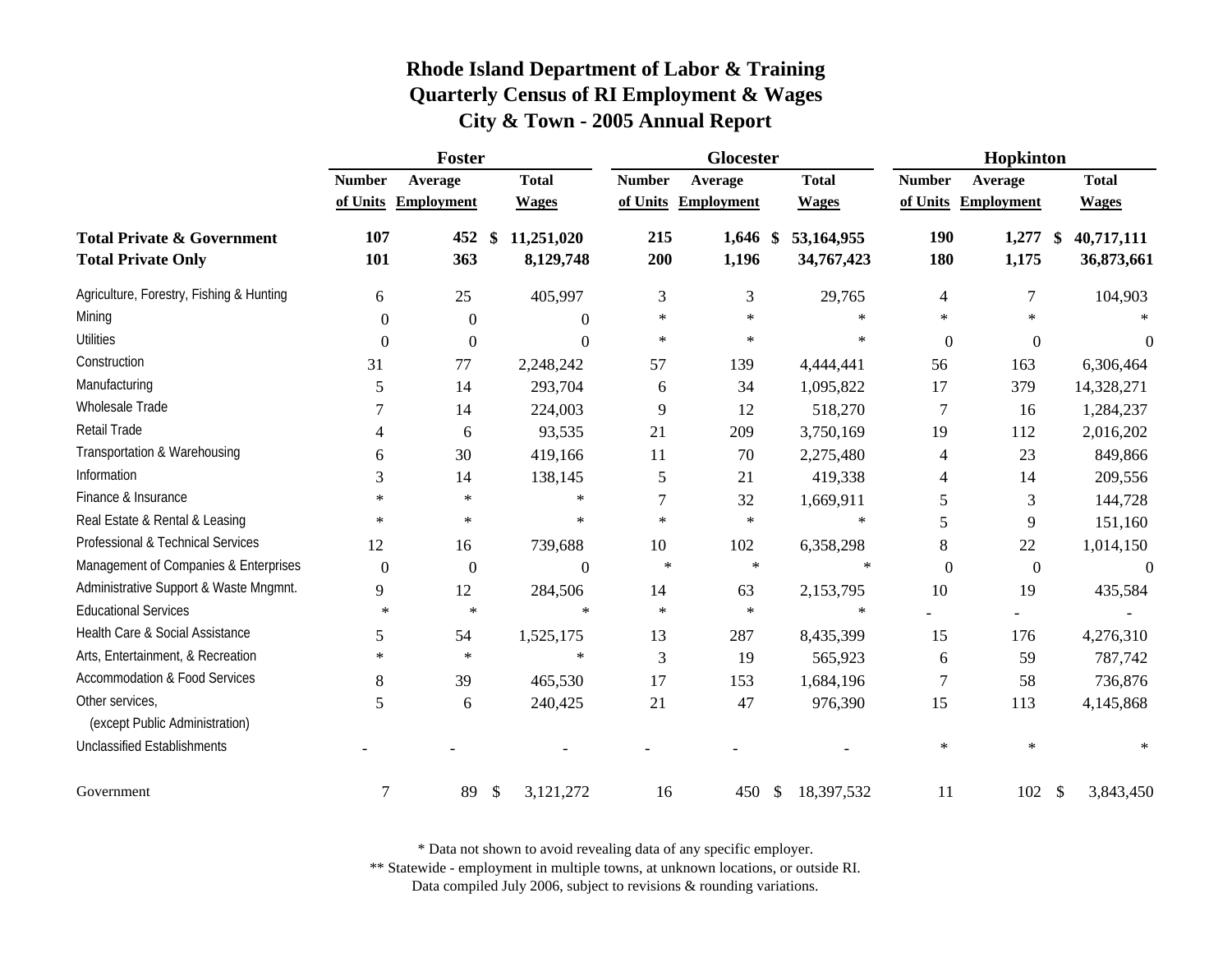|                                                                    |                  | <b>Jamestown</b>  |                          |                | <b>Johnston</b>     |                                                         | <b>Lincoln</b> |                   |                                             |  |
|--------------------------------------------------------------------|------------------|-------------------|--------------------------|----------------|---------------------|---------------------------------------------------------|----------------|-------------------|---------------------------------------------|--|
|                                                                    | <b>Number</b>    | Average           | <b>Total</b>             | <b>Number</b>  | Average             | <b>Total</b>                                            | <b>Number</b>  | Average           | <b>Total</b>                                |  |
|                                                                    | of Units         | <b>Employment</b> | <b>Wages</b>             |                | of Units Employment | <b>Wages</b>                                            | of Units       | <b>Employment</b> | <b>Wages</b>                                |  |
| <b>Total Private &amp; Government</b><br><b>Total Private Only</b> | 209<br>196       | $1,234$ \$<br>978 | 39,471,514<br>30,424,286 | 1,132<br>1,119 | 12,145<br>11,005    | $\boldsymbol{\mathsf{s}}$<br>441,415,626<br>403,492,592 | 770<br>748     | 14,035<br>12,774  | 556,401,992<br>$\mathbf{\$}$<br>501,761,898 |  |
| Agriculture, Forestry, Fishing & Hunting                           | 3                | 7                 | 175,170                  | 7              | 21                  | 244,553                                                 | $\ast$         | $\ast$            | $\ast$                                      |  |
| Mining                                                             | $\Omega$         | $\boldsymbol{0}$  | $\Omega$                 | $\ast$         | $\ast$              | $\ast$                                                  | $\overline{0}$ | $\overline{0}$    | $\theta$                                    |  |
| <b>Utilities</b>                                                   | $\theta$         | $\boldsymbol{0}$  | $\boldsymbol{0}$         | 3              | 25                  | 2,456,482                                               | $\ast$         | $\star$           |                                             |  |
| Construction                                                       | 39               | 111               | 4,206,846                | 191            | 829                 | 35,364,282                                              | 102            | 835               | 41,879,951                                  |  |
| Manufacturing                                                      | 3                | 16                | 518,910                  | 103            | 1,442               | 45,660,383                                              | 55             | 2,883             | 112,583,515                                 |  |
| Wholesale Trade                                                    | 16               | 36                | 1,886,138                | 61             | 457                 | 21,440,412                                              | 79             | 529               | 27,507,194                                  |  |
| Retail Trade                                                       | 14               | 94                | 1,731,209                | 141            | 1,581               | 43,990,567                                              | 60             | 867               | 30,773,370                                  |  |
| Transportation & Warehousing                                       | 5                | $\,8\,$           | 600,345                  | 38             | 263                 | 7,685,282                                               | 19             | 331               | 12,163,781                                  |  |
| Information                                                        | $\ast$           | $\ast$            | $\ast$                   | 11             | 402                 | 30,556,271                                              | 12             | 233               | 10,516,349                                  |  |
| Finance & Insurance                                                | 6                | 19                | 1,070,638                | 45             | 1,197               | 84,999,187                                              | 54             | 2,665             | 124,148,338                                 |  |
| Real Estate & Rental & Leasing                                     | 12               | 58                | 1,185,587                | 39             | 257                 | 7,983,898                                               | 24             | 62                | 1,877,158                                   |  |
| Professional & Technical Services                                  | 34               | 97                | 6,492,506                | 68             | 260                 | 9,168,558                                               | 102            | 716               | 41,633,621                                  |  |
| Management of Companies & Enterprises                              | $\ast$           | $\ast$            | $\ast$                   | 3              | 13                  | 537,122                                                 | 9              | 96                | 5,811,453                                   |  |
| Administrative Support & Waste Mngmnt.                             | 13               | 41                | 1,092,264                | 123            | 1,500               | 42,054,555                                              | 37             | 484               | 11,582,691                                  |  |
| <b>Educational Services</b>                                        | $\ast$           | $\ast$            | $\ast$                   | 12             | 28                  | 810,343                                                 | 10             | 59                | 2,117,819                                   |  |
| Health Care & Social Assistance                                    | 11               | 116               | 3,134,683                | 93             | 1,306               | 46,598,442                                              | 68             | 1,091             | 32,412,769                                  |  |
| Arts, Entertainment, & Recreation                                  | 9                | 116               | 2,903,890                | $\overline{4}$ | 33                  | 606,820                                                 | 23             | 1,042             | 26,930,268                                  |  |
| <b>Accommodation &amp; Food Services</b>                           | 12               | 158               | 2,326,467                | 80             | 912                 | 12,402,798                                              | 44             | 560               | 6,706,398                                   |  |
| Other services,<br>(except Public Administration)                  | 18               | 83                | 2,341,889                | 95             | 469                 | 10,688,552                                              | 51             | 197               | 4,391,223                                   |  |
| <b>Unclassified Establishments</b>                                 | $\boldsymbol{0}$ | $\mathbf{0}$      | $\boldsymbol{0}$         | $\ast$         | $\ast$              | $\ast$                                                  |                | $\overline{0}$    | 2409                                        |  |
| Government                                                         | 14               | 256               | \$<br>9,047,228          | 14             | $1,141$ \$          | 37,923,034                                              | 23             | 1,261             | 54,640,094<br><sup>\$</sup>                 |  |

\* Data not shown to avoid revealing data of any specific employer.

\*\* Statewide - employment in multiple towns, at unknown locations, or outside RI.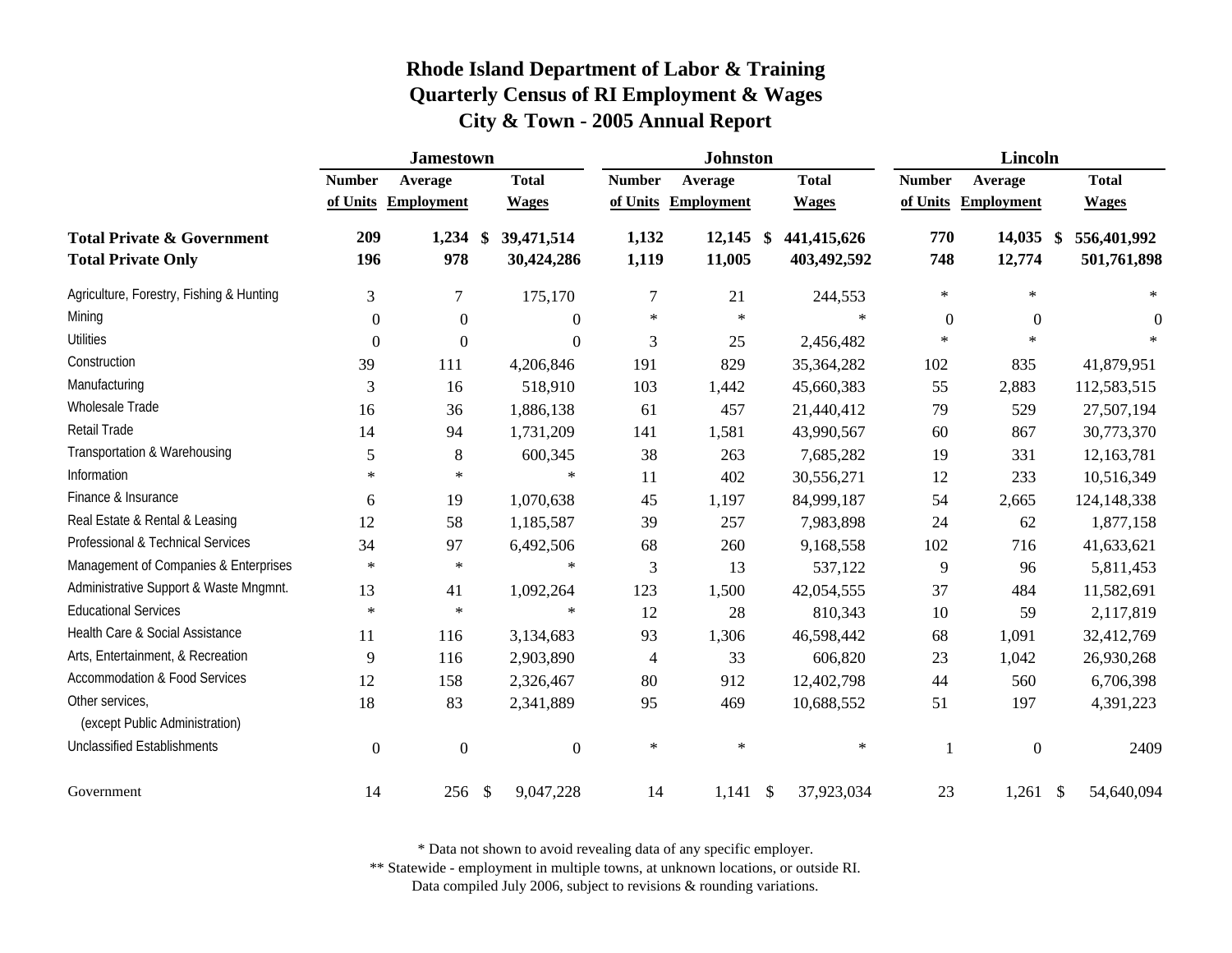|                                                                    | <b>Little Compton</b> |                   |                   |                          |               | <b>Middletown</b>     |     | <b>Narragansett</b>        |                |                     |               |                           |
|--------------------------------------------------------------------|-----------------------|-------------------|-------------------|--------------------------|---------------|-----------------------|-----|----------------------------|----------------|---------------------|---------------|---------------------------|
|                                                                    | <b>Number</b>         | Average           |                   | <b>Total</b>             | <b>Number</b> | Average               |     | <b>Total</b>               | <b>Number</b>  | Average             |               | <b>Total</b>              |
|                                                                    | of Units              | <b>Employment</b> |                   | <b>Wages</b>             | of Units      | <b>Employment</b>     |     | <b>Wages</b>               | of Units       | <b>Employment</b>   |               | <b>Wages</b>              |
| <b>Total Private &amp; Government</b><br><b>Total Private Only</b> | 132<br>126            | 668<br>527        | $\boldsymbol{\$}$ | 17,632,014<br>13,378,224 | 770<br>756    | $11,043$ \$<br>10,291 |     | 408,621,784<br>373,439,443 | 492<br>474     | $4,213$ \$<br>3,168 |               | 126,263,279<br>79,363,348 |
| Agriculture, Forestry, Fishing & Hunting                           | 6                     | 30                |                   | 469,990                  | 5             | 70                    |     | 2,185,574                  | 6              | 23                  |               | 820,011                   |
| Mining                                                             | $\ast$                | $\ast$            |                   | $\ast$                   | $\ast$        | $\ast$                |     | $\ast$                     | $\theta$       | $\overline{0}$      |               | $\boldsymbol{0}$          |
| <b>Utilities</b>                                                   | $\boldsymbol{0}$      | $\boldsymbol{0}$  |                   | $\boldsymbol{0}$         | $\ast$        | $\ast$                |     | $\ast$                     | $\overline{0}$ | $\mathbf{0}$        |               | $\Omega$                  |
| Construction                                                       | 36                    | 144               |                   | 5,059,594                | 91            | 459                   |     | 19,380,479                 | 50             | 113                 |               | 3,809,710                 |
| Manufacturing                                                      | $\ast$                | $\ast$            |                   | $\star$                  | 20            | 421                   |     | 19,562,685                 | 21             | 119                 |               | 5,828,168                 |
| Wholesale Trade                                                    | 3                     | 3                 |                   | 124,679                  | 41            | 175                   |     | 8,793,164                  | 34             | 91                  |               | 4,110,509                 |
| Retail Trade                                                       | 7                     | 29                |                   | 394,643                  | 94            | 1,594                 |     | 43,390,629                 | 50             | 643                 |               | 14,458,485                |
| Transportation & Warehousing                                       | $\ast$                | $\star$           |                   | $\star$                  | 7             | 77                    |     | 1,705,415                  | 11             | 134                 |               | 3,465,555                 |
| Information                                                        | $\ast$                | $\ast$            |                   | $\ast$                   | 18            | 341                   |     | 28,192,324                 | 5              | $\overline{2}$      |               | 337,162                   |
| Finance & Insurance                                                | $\ast$                | $\ast$            |                   | $\ast$                   | 26            | 450                   |     | 28,861,339                 | 18             | 55                  |               | 2,938,746                 |
| Real Estate & Rental & Leasing                                     | $\overline{4}$        | 9                 |                   | 355,119                  | 36            | 182                   |     | 5,488,890                  | 32             | 96                  |               | 2,969,902                 |
| Professional & Technical Services                                  | 12                    | 16                |                   | 845,156                  | 91            | 1,771                 |     | 104,438,201                | 48             | 127                 |               | 6,714,064                 |
| Management of Companies & Enterprises                              | $\ast$                | $\ast$            |                   | $\ast$                   | 6             | 179                   |     | 8,366,784                  | $\ast$         | $\ast$              |               | $\ast$                    |
| Administrative Support & Waste Mngmnt.                             | 13                    | 22                |                   | 532,989                  | 43            | 360                   |     | 12,066,342                 | 33             | 88                  |               | 2,532,241                 |
| <b>Educational Services</b>                                        | $\ast$                | $\ast$            |                   | $\ast$                   | 11            | 393                   |     | 14,932,243                 | 5              | $\overline{4}$      |               | 117,444                   |
| Health Care & Social Assistance                                    | 3                     | 17                |                   | 394,994                  | 79            | 1,503                 |     | 37,344,704                 | 38             | 343                 |               | 10,510,141                |
| Arts, Entertainment, & Recreation                                  | 8                     | 57                |                   | 1,351,961                | 15            | 152                   |     | 3,081,906                  | 14             | 158                 |               | 3,209,123                 |
| <b>Accommodation &amp; Food Services</b>                           | 9                     | 91                |                   | 898,267                  | 89            | 1,582                 |     | 22,804,556                 | 65             | 941                 |               | 12,408,353                |
| Other services,<br>(except Public Administration)                  | 19                    | 47                |                   | 805,652                  | 86            | 544                   |     | 10,513,144                 | 47             | 232                 |               | 4,958,161                 |
| <b>Unclassified Establishments</b>                                 | $\boldsymbol{0}$      | $\boldsymbol{0}$  |                   | $\boldsymbol{0}$         |               | $\boldsymbol{0}$      |     |                            | $\ast$         | $\ast$              |               | $\ast$                    |
| Government                                                         | 7                     | 140               | -\$               | 4,253,790                | 15            | 752                   | -\$ | 35,182,341                 | 19             | 1,045               | $\mathcal{S}$ | 46,899,931                |

\* Data not shown to avoid revealing data of any specific employer.

\*\* Statewide - employment in multiple towns, at unknown locations, or outside RI.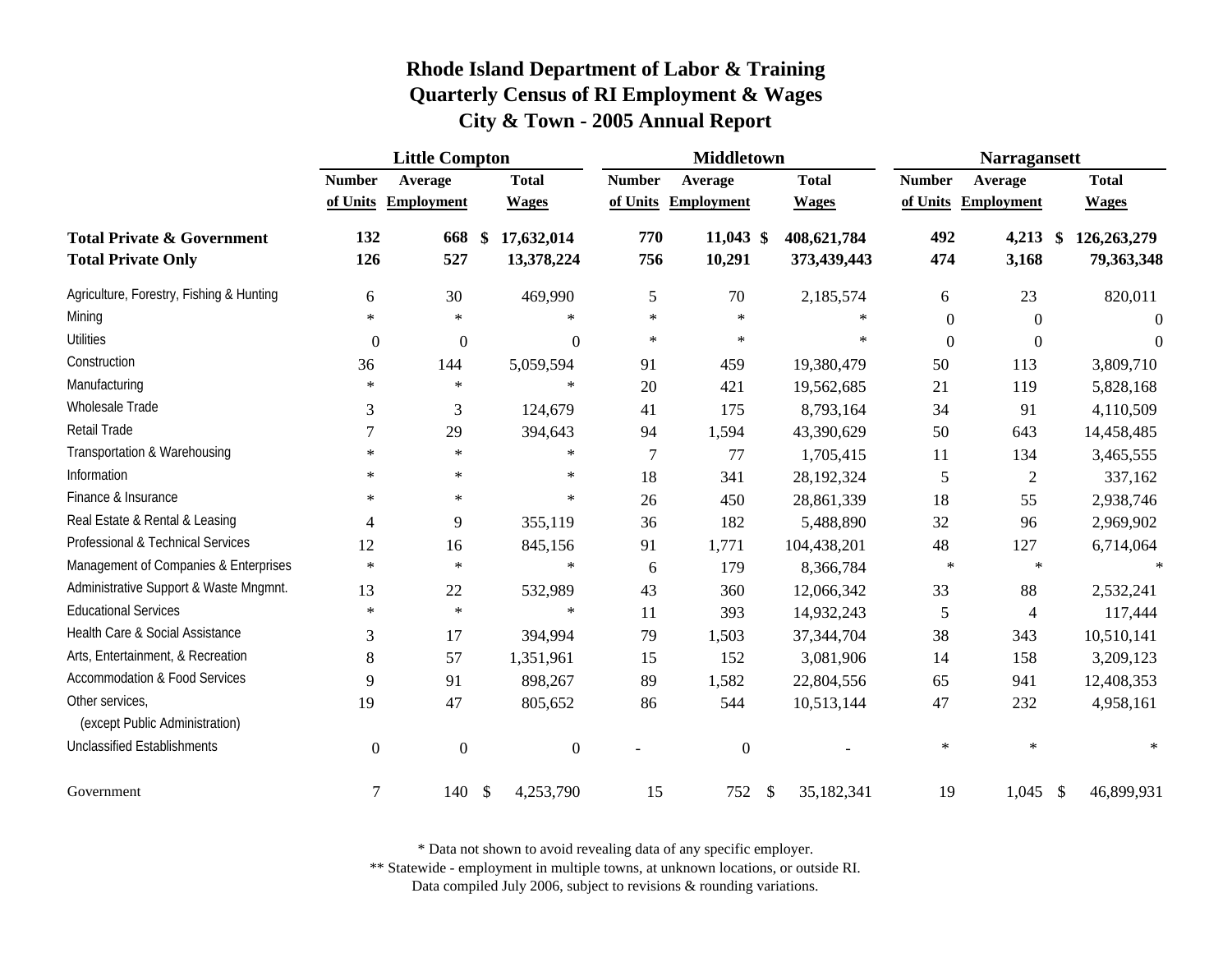|                                                                    |                | <b>Newport</b>      |                              |                          | <b>New Shoreham</b> |                                | <b>North Kingstown</b> |                     |                            |  |
|--------------------------------------------------------------------|----------------|---------------------|------------------------------|--------------------------|---------------------|--------------------------------|------------------------|---------------------|----------------------------|--|
|                                                                    | <b>Number</b>  | Average             | <b>Total</b>                 | <b>Number</b>            | Average             | <b>Total</b>                   | <b>Number</b>          | Average             | <b>Total</b>               |  |
|                                                                    |                | of Units Employment | <b>Wages</b>                 | of Units                 | <b>Employment</b>   | <b>Wages</b>                   | of Units               | <b>Employment</b>   | <b>Wages</b>               |  |
| <b>Total Private &amp; Government</b><br><b>Total Private Only</b> | 1,278<br>1,253 | 17,500 \$<br>12,657 | 736,304,430<br>385,394,823   | 207<br>191               | 875<br>752          | \$<br>25,655,772<br>21,493,860 | 1,025<br>1,007         | 14,292 \$<br>12,678 | 554,295,139<br>483,037,448 |  |
| Agriculture, Forestry, Fishing & Hunting                           | 6              | 51                  | 2,090,814                    | $\ast$                   | $\ast$              | $\ast$                         | 9                      | 51                  | 2,990,130                  |  |
| Mining                                                             | $\mathbf{0}$   | $\boldsymbol{0}$    | $\Omega$                     | $\boldsymbol{0}$         | $\overline{0}$      | $\boldsymbol{0}$               | $\mathbf{0}$           | $\boldsymbol{0}$    | $\Omega$                   |  |
| <b>Utilities</b>                                                   | $\theta$       | $\boldsymbol{0}$    | $\Omega$                     | $\ast$                   | $\ast$              | $\ast$                         | $\ast$                 | $\ast$              |                            |  |
| Construction                                                       | 100            | 654                 | 25,414,020                   | 34                       | 93                  | 4,110,667                      | 130                    | 441                 | 16,887,140                 |  |
| Manufacturing                                                      | 35             | 257                 | 9,364,604                    | 5                        | 12                  | 386,194                        | 67                     | 4,608               | 225,219,910                |  |
| Wholesale Trade                                                    | 68             | 181                 | 10,012,070                   |                          |                     |                                | 111                    | 459                 | 27,835,621                 |  |
| Retail Trade                                                       | 227            | 1,557               | 34, 363, 958                 | 41                       | 98                  | 2,589,661                      | 106                    | 1,960               | 50,050,855                 |  |
| Transportation & Warehousing                                       | 34             | 238                 | 4,890,723                    | $\overline{\mathcal{A}}$ | $\,8\,$             | 104,119                        | 35                     | 374                 | 11,314,644                 |  |
| Information                                                        | 20             | 255                 | 10,070,293                   | 4                        | 12                  | 360,014                        | 23                     | 111                 | 6,386,693                  |  |
| Finance & Insurance                                                | 35             | 165                 | 7,602,699                    | $\ast$                   | $\ast$              | $\ast$                         | 53                     | 363                 | 18,827,333                 |  |
| Real Estate & Rental & Leasing                                     | 61             | 383                 | 13, 141, 337                 | 14                       | 36                  | 974,541                        | 32                     | 101                 | 2,543,705                  |  |
| Professional & Technical Services                                  | 168            | 855                 | 50,120,474                   | 4                        | 9                   | 147,491                        | 134                    | 396                 | 23,899,838                 |  |
| Management of Companies & Enterprises                              | 6              | 38                  | 2,146,365                    | $\ast$                   | $\ast$              | $\ast$                         | $\overline{7}$         | 564                 | 19,626,143                 |  |
| Administrative Support & Waste Mngmnt.                             | 65             | 472                 | 17,136,024                   | 11                       | 27                  | 973,755                        | 60                     | 286                 | 7,384,814                  |  |
| <b>Educational Services</b>                                        | 15             | 547                 | 20,645,640                   | $\ast$                   | $\ast$              | $\ast$                         | 17                     | 93                  | 2,693,748                  |  |
| Health Care & Social Assistance                                    | 85             | 1,978               | 68,230,970                   | $\ast$                   | $\ast$              | ∗                              | 64                     | 1,111               | 32,258,773                 |  |
| Arts, Entertainment, & Recreation                                  | 45             | 1,041               | 27,166,659                   | $\overline{9}$           | 31                  | 877,274                        | 26                     | 216                 | 4,931,567                  |  |
| <b>Accommodation &amp; Food Services</b>                           | 174            | 3,353               | 66,800,478                   | 47                       | 373                 | 8,838,617                      | 64                     | 1,032               | 12,150,217                 |  |
| Other services,<br>(except Public Administration)                  | 114            | 631                 | 16,155,171                   | 13                       | 21                  | 496,764                        | 70                     | 387                 | 9,063,923                  |  |
| <b>Unclassified Establishments</b>                                 | -1             | -1                  | 42,524                       |                          |                     |                                | $\ast$                 | $\ast$              | $\ast$                     |  |
| Government                                                         | 26             | 4,843               | 350,909,607<br><sup>\$</sup> | 17                       | 124                 | $\mathcal{S}$<br>4,161,912     | 19                     | 1,613               | 71,257,691<br>-\$          |  |

\* Data not shown to avoid revealing data of any specific employer.

\*\* Statewide - employment in multiple towns, at unknown locations, or outside RI.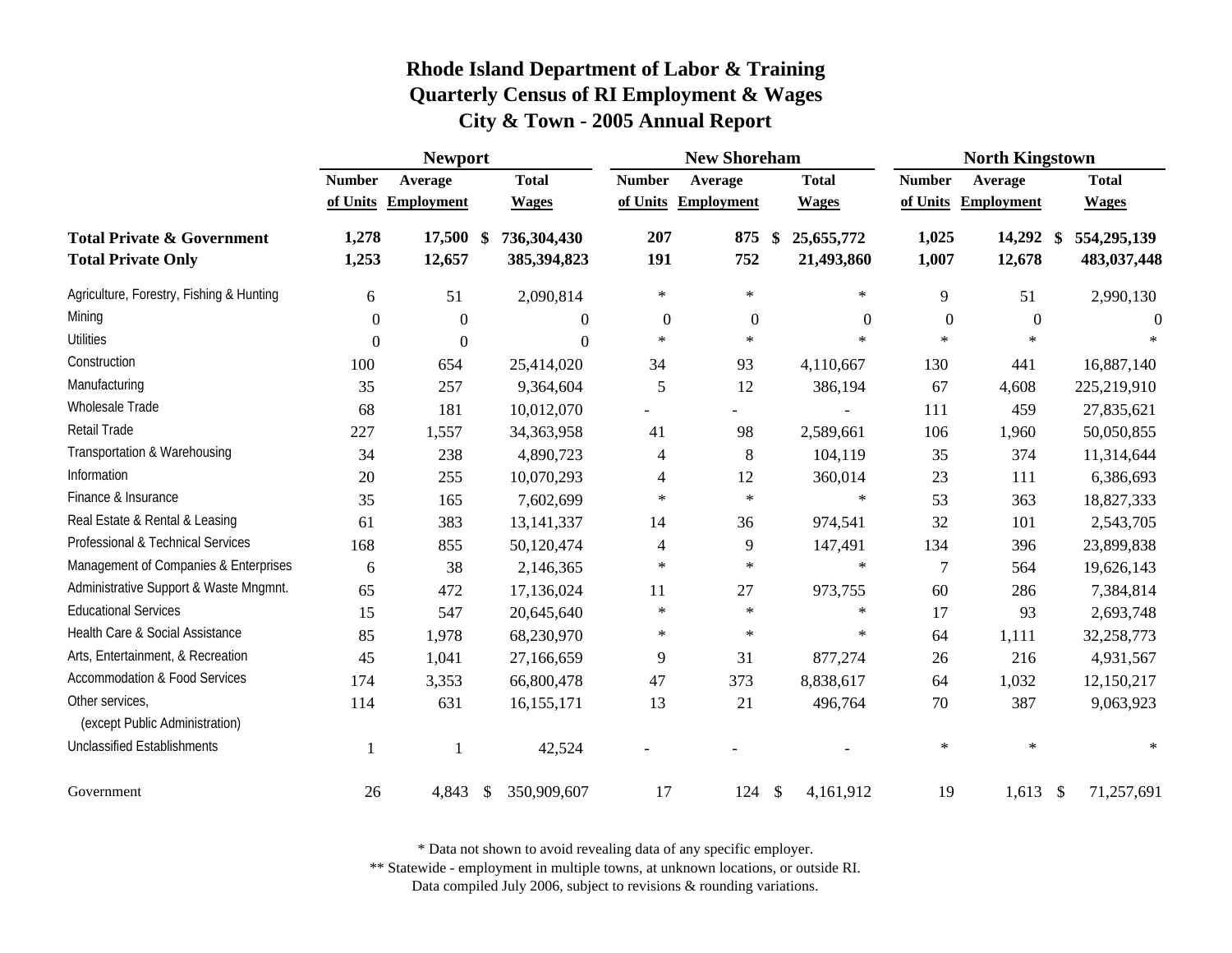|                                                                    |                  | <b>North Providence</b> |                                  |                | <b>North Smithfield</b> |                                  | Pawtucket        |                     |                            |  |
|--------------------------------------------------------------------|------------------|-------------------------|----------------------------------|----------------|-------------------------|----------------------------------|------------------|---------------------|----------------------------|--|
|                                                                    | <b>Number</b>    | Average                 | <b>Total</b>                     | <b>Number</b>  | Average                 | <b>Total</b>                     | <b>Number</b>    | Average             | <b>Total</b>               |  |
|                                                                    | of Units         | <b>Employment</b>       | <b>Wages</b>                     | of Units       | <b>Employment</b>       | <b>Wages</b>                     | of Units         | <b>Employment</b>   | <b>Wages</b>               |  |
| <b>Total Private &amp; Government</b><br><b>Total Private Only</b> | 751<br>739       | 8,649<br>7,755          | 271,024,702<br>\$<br>229,430,238 | 369<br>358     | 4,165<br>3,780          | 132,318,789<br>\$<br>118,674,938 | 1,597<br>1,572   | 27,191 \$<br>24,756 | 993,624,960<br>863,208,276 |  |
| Agriculture, Forestry, Fishing & Hunting                           | $\overline{0}$   | $\boldsymbol{0}$        | $\overline{0}$                   | 3              | 14                      | 154,842                          | $\boldsymbol{0}$ | $\overline{0}$      | $\boldsymbol{0}$           |  |
| Mining                                                             | $\Omega$         | $\Omega$                | $\Omega$                         | $\ast$         | $\ast$                  |                                  | $\Omega$         | $\Omega$            | $\theta$                   |  |
| Utilities                                                          | $\boldsymbol{0}$ | $\boldsymbol{0}$        | $\Omega$                         | $\overline{0}$ | $\boldsymbol{0}$        | $\Omega$                         | 3                | 7                   | 490,116                    |  |
| Construction                                                       | 82               | 282                     | 11,056,152                       | 61             | 299                     | 13,502,040                       | 167              | 1,146               | 49,587,416                 |  |
| Manufacturing                                                      | 53               | 601                     | 20,094,095                       | 29             | 639                     | 21,987,970                       | 187              | 5,887               | 212,214,115                |  |
| Wholesale Trade                                                    | 39               | 150                     | 7,910,590                        | 29             | 202                     | 10,609,335                       | 88               | 586                 | 26,550,874                 |  |
| Retail Trade                                                       | 107              | 1,259                   | 29,659,160                       | 40             | 599                     | 16,000,978                       | 204              | 2,122               | 53, 533, 775               |  |
| Transportation & Warehousing                                       | 18               | 91                      | 2,513,290                        | 11             | 205                     | 4,883,080                        | 39               | 421                 | 16,918,315                 |  |
| Information                                                        | 9                | 29                      | 1,008,334                        | 6              | 20                      | 470,502                          | 26               | 745                 | 30,379,968                 |  |
| Finance & Insurance                                                | 40               | 389                     | 16,009,546                       | 14             | 71                      | 3,628,569                        | 55               | 935                 | 35,843,051                 |  |
| Real Estate & Rental & Leasing                                     | 31               | 124                     | 3,525,802                        | 13             | 24                      | 676,142                          | 51               | 256                 | 9,127,138                  |  |
| Professional & Technical Services                                  | 59               | 250                     | 10,394,106                       | 38             | 251                     | 11,151,242                       | 116              | 552                 | 21,098,496                 |  |
| Management of Companies & Enterprises                              | $\ast$           | $\ast$                  | $\ast$                           | $\overline{0}$ | $\boldsymbol{0}$        | $\boldsymbol{0}$                 | 11               | 1,253               | 100,397,432                |  |
| Administrative Support & Waste Mngmnt.                             | 59               | 454                     | 8,863,541                        | 15             | 46                      | 1,263,289                        | 90               | 1,865               | 38,996,157                 |  |
| <b>Educational Services</b>                                        | 9                | 14                      | 172,292                          | 3              | 6                       | 70,756                           | 21               | 393                 | 11,916,571                 |  |
| Health Care & Social Assistance                                    | 80               | 2,808                   | 98,875,955                       | 37             | 781                     | 24,014,075                       | 180              | 5,176               | 195,778,261                |  |
| Arts, Entertainment, & Recreation                                  | $\sqrt{5}$       | 105                     | 1,018,384                        | $\overline{4}$ | 26                      | 485,684                          | 14               | 324                 | 7,598,008                  |  |
| <b>Accommodation &amp; Food Services</b>                           | 75               | 847                     | 10,799,234                       | 22             | 431                     | 4,915,950                        | 143              | 1,667               | 20,037,597                 |  |
| Other services,<br>(except Public Administration)                  | 78               | 334                     | 7,079,582                        | 35             | 123                     | 2,612,425                        | 179              | 1,420               | 32,675,909                 |  |
| <b>Unclassified Establishments</b>                                 | $\ast$           | $\ast$                  | $\ast$                           | $\ast$         | $\ast$                  | $\ast$                           | 3                | $\mathbf{1}$        | 65,077                     |  |
| Government                                                         | 12               | 894                     | $\mathcal{S}$<br>41,594,464      | 12             | 384                     | $\mathcal{S}$<br>13,643,851      | 26               | $2,434$ \$          | 130,416,684                |  |

\* Data not shown to avoid revealing data of any specific employer.

\*\* Statewide - employment in multiple towns, at unknown locations, or outside RI.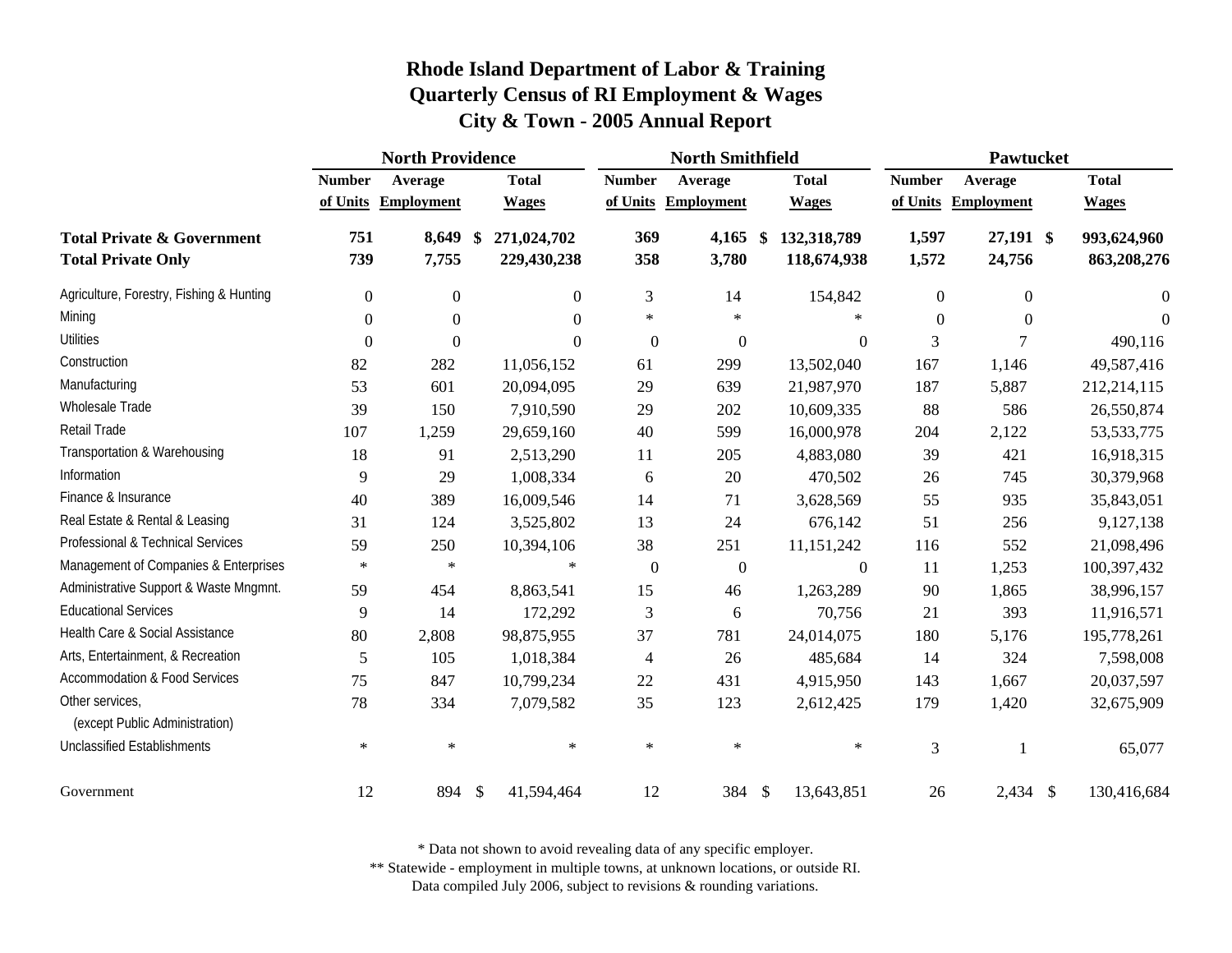|                                                                    |                  | Portsmouth        |                                             |                | Providence           |                                | <b>Richmond</b> |                     |                                |  |
|--------------------------------------------------------------------|------------------|-------------------|---------------------------------------------|----------------|----------------------|--------------------------------|-----------------|---------------------|--------------------------------|--|
|                                                                    | <b>Number</b>    | Average           | <b>Total</b>                                | <b>Number</b>  | Average              | <b>Total</b>                   | <b>Number</b>   | Average             | <b>Total</b>                   |  |
|                                                                    | of Units         | <b>Employment</b> | <b>Wages</b>                                | of Units       | <b>Employment</b>    | <b>Wages</b>                   |                 | of Units Employment | <b>Wages</b>                   |  |
| <b>Total Private &amp; Government</b><br><b>Total Private Only</b> | 500<br>486       | 5,915<br>5,310    | 268,175,328<br>$\mathbf{\$}$<br>240,517,492 | 5,707<br>5,604 | 112,484 \$<br>96,715 | 4,927,120,170<br>4,086,536,461 | 146<br>138      | 1,889<br>1,244      | 64,416,738<br>\$<br>33,408,226 |  |
| Agriculture, Forestry, Fishing & Hunting                           | 17               | 50                | 1,090,796                                   |                |                      |                                | 5               | 40                  | 1,205,733                      |  |
| Mining                                                             | $\boldsymbol{0}$ | $\boldsymbol{0}$  | $\theta$                                    | $\ast$         | $\ast$               | $\ast$                         | $\ast$          | $\ast$              |                                |  |
| <b>Utilities</b>                                                   | $\ast$           | $\ast$            | $\ast$                                      | $\overline{7}$ | 526                  | 35,580,828                     | $\mathbf{0}$    | $\boldsymbol{0}$    | $\theta$                       |  |
| Construction                                                       | 89               | 365               | 14,234,926                                  | 319            | 2,902                | 163,767,310                    | 22              | 72                  | 2,436,935                      |  |
| Manufacturing                                                      | 33               | 2,324             | 152,714,135                                 | 378            | 7,093                | 227, 257, 253                  | 6               | 100                 | 4,897,140                      |  |
| Wholesale Trade                                                    | 32               | 114               | 5,603,462                                   | 270            | 2,274                | 116,484,622                    | 10              | 51                  | 2,898,132                      |  |
| Retail Trade                                                       | 58               | 500               | 12,769,195                                  | 664            | 7,221                | 164,379,557                    | 25              | 342                 | 7,539,684                      |  |
| Transportation & Warehousing                                       | $\,8\,$          | 52                | 774,075                                     | 71             | 765                  | 26,808,411                     | $\ast$          | $\ast$              |                                |  |
| Information                                                        | 11               | 75                | 4,106,261                                   | 152            | 3,906                | 276,168,821                    | 3               | 5                   | 312,817                        |  |
| Finance & Insurance                                                | 25               | 90                | 4,163,714                                   | 343            | 5,719                | 408,768,878                    | 5               | 50                  | 1,761,356                      |  |
| Real Estate & Rental & Leasing                                     | 13               | 95                | 2,117,670                                   | 197            | 1,452                | 64,609,971                     | $\ast$          | $\star$             | $\ast$                         |  |
| Professional & Technical Services                                  | 50               | 130               | 6,540,674                                   | 899            | 6,229                | 361, 335, 474                  | 6               | 29                  | 1,064,566                      |  |
| Management of Companies & Enterprises                              | $\ast$           | $\ast$            | $\ast$                                      | 44             | 1,932                | 240,506,073                    | $\overline{0}$  | $\boldsymbol{0}$    | $\overline{0}$                 |  |
| Administrative Support & Waste Mngmnt.                             | 19               | 105               | 3,189,883                                   | 324            | 8,560                | 208,434,095                    | 8               | 51                  | 1,920,263                      |  |
| <b>Educational Services</b>                                        | 9                | 222               | 7,448,616                                   | 96             | 10,346               | 448,854,826                    | $\ast$          | $\ast$              |                                |  |
| Health Care & Social Assistance                                    | 29               | 393               | 9,342,657                                   | 585            | 23,775               | 1,051,625,640                  | 9               | 80                  | 2,256,819                      |  |
| Arts, Entertainment, & Recreation                                  | 11               | 119               | 2,758,386                                   | 54             | 1,065                | 20,143,767                     | 6               | 89                  | 1,272,053                      |  |
| <b>Accommodation &amp; Food Services</b>                           | 34               | 475               | 8,326,187                                   | 514            | 8,468                | 143,911,165                    | 15              | 237                 | 2,775,387                      |  |
| Other services,<br>(except Public Administration)                  | 48               | 196               | 5,249,429                                   | 685            | 4,477                | 127,732,294                    | 15              | 47                  | 1,043,764                      |  |
| <b>Unclassified Establishments</b>                                 |                  |                   |                                             | $\ast$         | $\ast$               | $\ast$                         |                 |                     | 1,521                          |  |
| Government                                                         | 15               | 604               | $\mathcal{S}$<br>27,657,836                 | 105            | 15,767               | 840,583,709<br>- \$            | 9               | 645                 | 31,008,512<br>\$               |  |

\* Data not shown to avoid revealing data of any specific employer.

\*\* Statewide - employment in multiple towns, at unknown locations, or outside RI.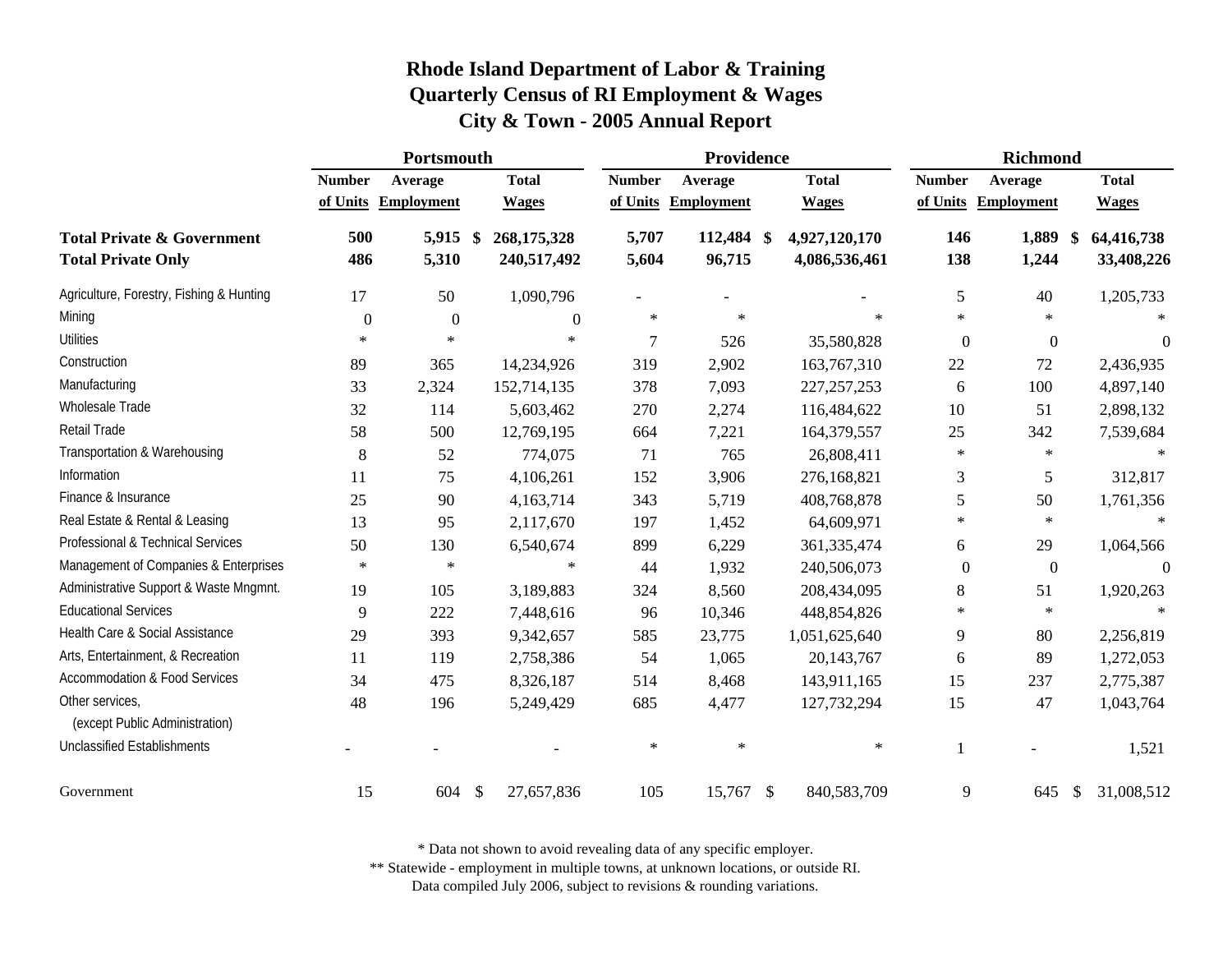|                                                                    | <b>Scituate</b>  |                     |    |                          | Smithfield       |                     |    |                            | <b>South Kingstown</b> |                    |    |                            |
|--------------------------------------------------------------------|------------------|---------------------|----|--------------------------|------------------|---------------------|----|----------------------------|------------------------|--------------------|----|----------------------------|
|                                                                    | <b>Number</b>    | Average             |    | <b>Total</b>             | <b>Number</b>    | Average             |    | <b>Total</b>               | <b>Number</b>          | Average            |    | <b>Total</b>               |
|                                                                    |                  | of Units Employment |    | <b>Wages</b>             |                  | of Units Employment |    | <b>Wages</b>               | of Units               | <b>Employment</b>  |    | <b>Wages</b>               |
| <b>Total Private &amp; Government</b><br><b>Total Private Only</b> | 274<br>263       | $1,651$ \$<br>1,048 |    | 56,037,524<br>27,790,907 | 799<br>782       | 12,375 \$<br>11,808 |    | 493,790,524<br>466,417,804 | 1,012<br>992           | 13,536 \$<br>9,839 |    | 492,254,891<br>331,515,340 |
| Agriculture, Forestry, Fishing & Hunting                           | 13               | 74                  |    | 953,748                  | 5                | 7                   |    | 120,819                    | 20                     | 114                |    | 5,230,001                  |
| Mining                                                             | $\boldsymbol{0}$ | $\boldsymbol{0}$    |    | $\theta$                 | $\ast$           | $\ast$              |    | $\ast$                     | $\ast$                 | $\ast$             |    |                            |
| <b>Utilities</b>                                                   | $\boldsymbol{0}$ | $\boldsymbol{0}$    |    | $\boldsymbol{0}$         | $\boldsymbol{0}$ | $\boldsymbol{0}$    |    | $\boldsymbol{0}$           | $\ast$                 | $\ast$             |    |                            |
| Construction                                                       | 64               | 152                 |    | 5,555,555                | 137              | 998                 |    | 43,509,857                 | 131                    | 435                |    | 16,523,188                 |
| Manufacturing                                                      | 14               | 54                  |    | 1,398,101                | 84               | 1,206               |    | 47,096,497                 | 30                     | 956                |    | 48,244,779                 |
| Wholesale Trade                                                    | 17               | 34                  |    | 1,922,514                | 73               | 797                 |    | 42,718,080                 | 70                     | 733                |    | 48,321,751                 |
| Retail Trade                                                       | 22               | 222                 |    | 4,880,927                | 107              | 2,356               |    | 50,921,657                 | 114                    | 1,534              |    | 40,672,292                 |
| Transportation & Warehousing                                       | 17               | 49                  |    | 1,294,326                | 18               | 136                 |    | 4,800,720                  | 12                     | 137                |    | 2,125,230                  |
| Information                                                        | 4                | 29                  |    | 531,311                  | 13               | 158                 |    | 7,081,589                  | 16                     | 144                |    | 6,236,601                  |
| Finance & Insurance                                                | $\overline{7}$   | 24                  |    | 947,821                  | 36               | 1,985               |    | 151,890,979                | 40                     | 283                |    | 13,724,267                 |
| Real Estate & Rental & Leasing                                     | 9                | 23                  |    | 938,402                  | 15               | 74                  |    | 3,204,666                  | 32                     | 109                |    | 3,585,068                  |
| Professional & Technical Services                                  | 27               | 66                  |    | 2,918,214                | 62               | 236                 |    | 11,782,666                 | 100                    | 368                |    | 18,886,500                 |
| Management of Companies & Enterprises                              | $\ast$           | $\ast$              |    | $\ast$                   | 5                | 53                  |    | 5,084,351                  | 6                      | 15                 |    | 1,260,479                  |
| Administrative Support & Waste Mngmnt.                             | 21               | 41                  |    | 830,605                  | 45               | 306                 |    | 10,898,942                 | 65                     | 260                |    | 9,328,509                  |
| <b>Educational Services</b>                                        | 3                | 13                  |    | 247,813                  | 9                | 718                 |    | 31,864,153                 | 21                     | 247                |    | 6,483,695                  |
| Health Care & Social Assistance                                    | 14               | 125                 |    | 2,829,024                | 46               | 1,228               |    | 31,601,181                 | 99                     | 2,244              |    | 74,494,351                 |
| Arts, Entertainment, & Recreation                                  | $\ast$           | $\ast$              |    | $\ast$                   | 10               | 46                  |    | 593,810                    | 38                     | 208                |    | 3,995,910                  |
| <b>Accommodation &amp; Food Services</b>                           | 11               | 74                  |    | 949,850                  | 61               | 1,180               |    | 16,293,937                 | 95                     | 1,249              |    | 15,234,220                 |
| Other services,<br>(except Public Administration)                  | 22               | 66                  |    | 1,551,876                | 62               | 315                 |    | 6,619,119                  | 101                    | 775                |    | 15,947,065                 |
| <b>Unclassified Establishments</b>                                 | $\ast$           | $\ast$              |    | $\ast$                   | $\ast$           | $\ast$              |    | $\ast$                     | $\overline{2}$         | $\mathfrak{2}$     |    | 52,680                     |
| Government                                                         | 12               | 604                 | \$ | 28,246,617               | 17               | 567                 | \$ | 27,372,720                 | 21                     | 3,697              | -S | 160,739,551                |

\* Data not shown to avoid revealing data of any specific employer.

\*\* Statewide - employment in multiple towns, at unknown locations, or outside RI.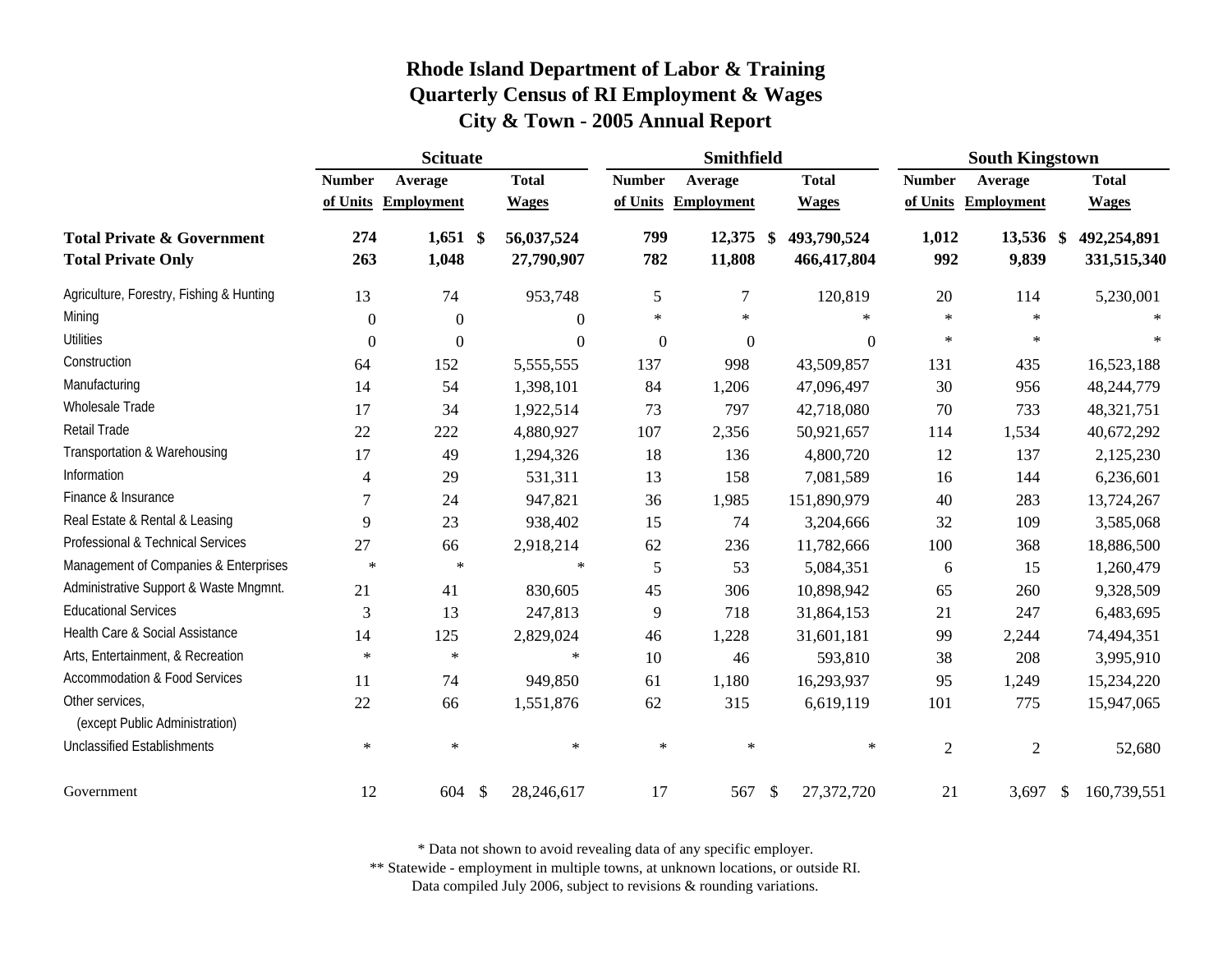|                                                                    |                | <b>Tiverton</b>     |                          |                  | <b>Warren</b>     |                                             | <b>Warwick</b> |                     |                                |  |
|--------------------------------------------------------------------|----------------|---------------------|--------------------------|------------------|-------------------|---------------------------------------------|----------------|---------------------|--------------------------------|--|
|                                                                    | <b>Number</b>  | Average             | <b>Total</b>             | <b>Number</b>    | Average           | <b>Total</b>                                | <b>Number</b>  | Average             | <b>Total</b>                   |  |
|                                                                    | of Units       | <b>Employment</b>   | <b>Wages</b>             | of Units         | <b>Employment</b> | <b>Wages</b>                                |                | of Units Employment | <b>Wages</b>                   |  |
| <b>Total Private &amp; Government</b><br><b>Total Private Only</b> | 410<br>395     | $2,712$ \$<br>2,240 | 81,092,422<br>64,868,687 | 392<br>383       | 4,354<br>4,185    | 131,493,427<br>$\mathbf{\$}$<br>122,940,742 | 3,347<br>3,315 | 52,732 \$<br>48,482 | 1,848,104,173<br>1,631,654,582 |  |
| Agriculture, Forestry, Fishing & Hunting                           | 11             | 43                  | 536,258                  | $\ast$           | $\ast$            | $\ast$                                      | $\ast$         | $\ast$              | $\ast$                         |  |
| Mining                                                             | 3              | 32                  | 1,478,138                | $\boldsymbol{0}$ | $\boldsymbol{0}$  | $\Omega$                                    | $\ast$         | $\ast$              |                                |  |
| <b>Utilities</b>                                                   | $\ast$         | $\ast$              | $\ast$                   | $\boldsymbol{0}$ | $\mathbf{0}$      | $\Omega$                                    | $\ast$         | $\ast$              |                                |  |
| Construction                                                       | 64             | 271                 | 9,000,332                | 50               | 213               | 7,153,410                                   | 337            | 2,297               | 107,702,782                    |  |
| Manufacturing                                                      | 14             | 72                  | 1,980,330                | 51               | 1,164             | 42,408,467                                  | 203            | 4,270               | 184, 351, 760                  |  |
| Wholesale Trade                                                    | 31             | 113                 | 4,108,674                | 25               | 206               | 11,822,355                                  | 277            | 1,971               | 97,604,701                     |  |
| Retail Trade                                                       | 57             | 566                 | 18,652,426               | 48               | 270               | 5,505,904                                   | 476            | 8,993               | 207,326,317                    |  |
| Transportation & Warehousing                                       | 12             | 62                  | 2,158,649                | 10               | 358               | 8,063,761                                   | 107            | 2,244               | 72,888,942                     |  |
| Information                                                        | $\mathfrak{Z}$ | $\mathfrak{2}$      | 149,453                  | 5                | 44                | 1,368,805                                   | 42             | 519                 | 21,951,554                     |  |
| Finance & Insurance                                                | 12             | 52                  | 1,995,024                | 17               | 189               | 6,161,930                                   | 223            | 3,742               | 188,979,832                    |  |
| Real Estate & Rental & Leasing                                     | 11             | 23                  | 815,116                  | 9                | 20                | 515,174                                     | 135            | 1,584               | 52,690,975                     |  |
| Professional & Technical Services                                  | 41             | 156                 | 8,089,318                | $22\,$           | 70                | 2,523,835                                   | 379            | 1,702               | 82,974,600                     |  |
| Management of Companies & Enterprises                              | $\ast$         | $\ast$              | $\ast$                   | $\overline{4}$   | 8                 | 590,534                                     | 17             | 1,965               | 103,788,411                    |  |
| Administrative Support & Waste Mngmnt.                             | 29             | 68                  | 1,921,250                | 21               | 130               | 3,235,352                                   | 193            | 2,690               | 70,908,794                     |  |
| <b>Educational Services</b>                                        | $\ast$         | $\ast$              | $\star$                  | 5                | 65                | 2,058,443                                   | 36             | 864                 | 26,953,428                     |  |
| Health Care & Social Assistance                                    | 26             | 298                 | 7,536,011                | 34               | 631               | 20,835,716                                  | 326            | 8,208               | 286,078,188                    |  |
| Arts, Entertainment, & Recreation                                  | 6              | 28                  | 428,907                  | $\sqrt{5}$       | 35                | 386,478                                     | 38             | 536                 | 9,718,113                      |  |
| <b>Accommodation &amp; Food Services</b>                           | 28             | 311                 | 3,502,197                | 44               | 648               | 7,528,236                                   | 238            | 5,111               | 77,166,114                     |  |
| Other services,<br>(except Public Administration)                  | 47             | 142                 | 2,462,051                | 36               | 131               | 2,733,006                                   | 288            | 1,770               | 39,986,025                     |  |
| <b>Unclassified Establishments</b>                                 | 1              | $\overline{0}$      | 19,662                   | $\ast$           | $\ast$            | $\ast$                                      | $\overline{2}$ | $\overline{1}$      | 27,425                         |  |
| Government                                                         | 16             | 473                 | 16,223,735<br>\$         | 10               | 170               | $\boldsymbol{\mathsf{S}}$<br>8,552,685      | 32             | 4,250 $\frac{1}{2}$ | 216,449,591                    |  |

\* Data not shown to avoid revealing data of any specific employer.

\*\* Statewide - employment in multiple towns, at unknown locations, or outside RI.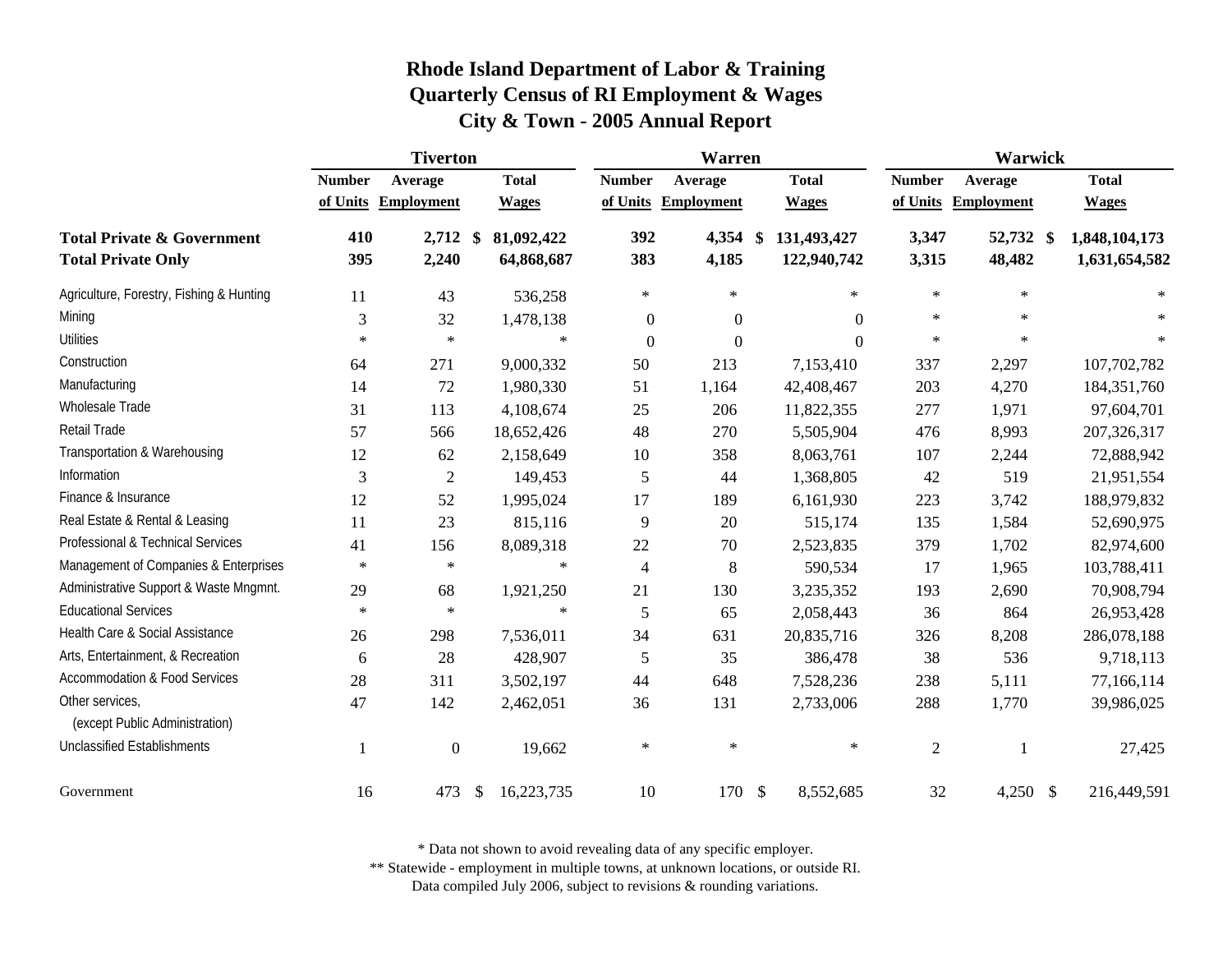|                                                                    | Westerly                  |                              |                              |                           | <b>West Greenwich</b>        |                              | <b>West Warwick</b>       |                              |                                  |  |
|--------------------------------------------------------------------|---------------------------|------------------------------|------------------------------|---------------------------|------------------------------|------------------------------|---------------------------|------------------------------|----------------------------------|--|
|                                                                    | <b>Number</b><br>of Units | Average<br><b>Employment</b> | <b>Total</b><br><b>Wages</b> | <b>Number</b><br>of Units | Average<br><b>Employment</b> | <b>Total</b><br><b>Wages</b> | <b>Number</b><br>of Units | Average<br><b>Employment</b> | <b>Total</b><br><b>Wages</b>     |  |
| <b>Total Private &amp; Government</b><br><b>Total Private Only</b> | 865<br>845                | $10,296$ \$<br>9,249         | 355,748,547<br>313,553,770   | 217<br>209                | 4,348 \$<br>3,939            | 284,083,121<br>266,305,377   | 622<br>607                | 9,601<br>8,525               | 345,665,755<br>\$<br>293,389,264 |  |
| Agriculture, Forestry, Fishing & Hunting                           | 5                         | 11                           | 217,852                      | $\ast$                    | $\ast$                       | $\ast$                       | $\boldsymbol{0}$          | $\boldsymbol{0}$             | $\boldsymbol{0}$                 |  |
| Mining                                                             | $\ast$                    | $\ast$                       | $\ast$                       |                           |                              |                              | $\ast$                    | $\star$                      |                                  |  |
| <b>Utilities</b>                                                   | $\ast$                    | $\ast$                       | $\ast$                       | $\boldsymbol{0}$          | $\boldsymbol{0}$             | $\theta$                     | $\overline{0}$            | $\boldsymbol{0}$             | $\theta$                         |  |
| Construction                                                       | 108                       | 338                          | 12,553,635                   | 54                        | 192                          | 7,503,553                    | 95                        | 391                          | 14,130,072                       |  |
| Manufacturing                                                      | 32                        | 961                          | 39,260,246                   | 12                        | 1,518                        | 126,502,361                  | 40                        | 1,838                        | 77,187,882                       |  |
| Wholesale Trade                                                    | 28                        | 58                           | 3,358,116                    | 17                        | 222                          | 15,004,217                   | 37                        | 381                          | 18,859,767                       |  |
| Retail Trade                                                       | 137                       | 2,255                        | 53,320,865                   | 11                        | 64                           | 1,263,305                    | 96                        | 1,224                        | 34,660,293                       |  |
| Transportation & Warehousing                                       | 13                        | 47                           | 1,166,053                    | 9                         | 174                          | 6,168,196                    | 14                        | 302                          | 11,805,886                       |  |
| Information                                                        | 14                        | 304                          | 46,900,292                   | $\overline{\mathcal{A}}$  | 8                            | 375,097                      | $\overline{4}$            | 855                          | 39,230,673                       |  |
| Finance & Insurance                                                | 29                        | 321                          | 14,055,116                   | 5                         | 29                           | 1,659,423                    | 33                        | 1,044                        | 44,260,423                       |  |
| Real Estate & Rental & Leasing                                     | 28                        | 105                          | 2,694,004                    | 5                         | 3                            | 61,720                       | 22                        | 74                           | 1,933,123                        |  |
| Professional & Technical Services                                  | 69                        | 217                          | 7,854,022                    | 27                        | 1,108                        | 93,214,139                   | 37                        | 77                           | 2,974,712                        |  |
| Management of Companies & Enterprises                              | $\overline{4}$            | 246                          | 13,699,952                   | $\ast$                    | $\ast$                       | $\ast$                       | $\ast$                    | $\ast$                       | $\ast$                           |  |
| Administrative Support & Waste Mngmnt.                             | 44                        | 178                          | 5,144,725                    | 25                        | 275                          | 7,938,072                    | 26                        | 174                          | 3,874,692                        |  |
| <b>Educational Services</b>                                        | 7                         | 58                           | 1,091,874                    | $\ast$                    | $\ast$                       | $\ast$                       | 8                         | 47                           | 631,868                          |  |
| Health Care & Social Assistance                                    | 105                       | 1,917                        | 71,134,316                   | $8\,$                     | 70                           | 1,793,222                    | 45                        | 811                          | 24,425,628                       |  |
| Arts, Entertainment, & Recreation                                  | 34                        | 362                          | 8,009,746                    | $\ast$                    | $\ast$                       | $\ast$                       | 9                         | 55                           | 1,167,297                        |  |
| <b>Accommodation &amp; Food Services</b>                           | 102                       | 1,353                        | 21,736,071                   | 15                        | 193                          | 2,788,000                    | 65                        | 909                          | 11,201,775                       |  |
| Other services,<br>(except Public Administration)                  | 88                        | 438                          | 7,708,032                    | 12                        | 26                           | 537,759                      | 81                        | 342                          | 6,895,465                        |  |
| <b>Unclassified Establishments</b>                                 | $\mathbf{1}$              |                              | 3,123                        |                           |                              |                              | -1                        |                              |                                  |  |
| Government                                                         | 20                        | 1,047                        | $\mathcal{S}$<br>42,194,777  | 9                         | 411                          | 17,777,744<br>\$             | 16                        | $1,075$ \$                   | 52,276,491                       |  |

\* Data not shown to avoid revealing data of any specific employer.

\*\* Statewide - employment in multiple towns, at unknown locations, or outside RI.